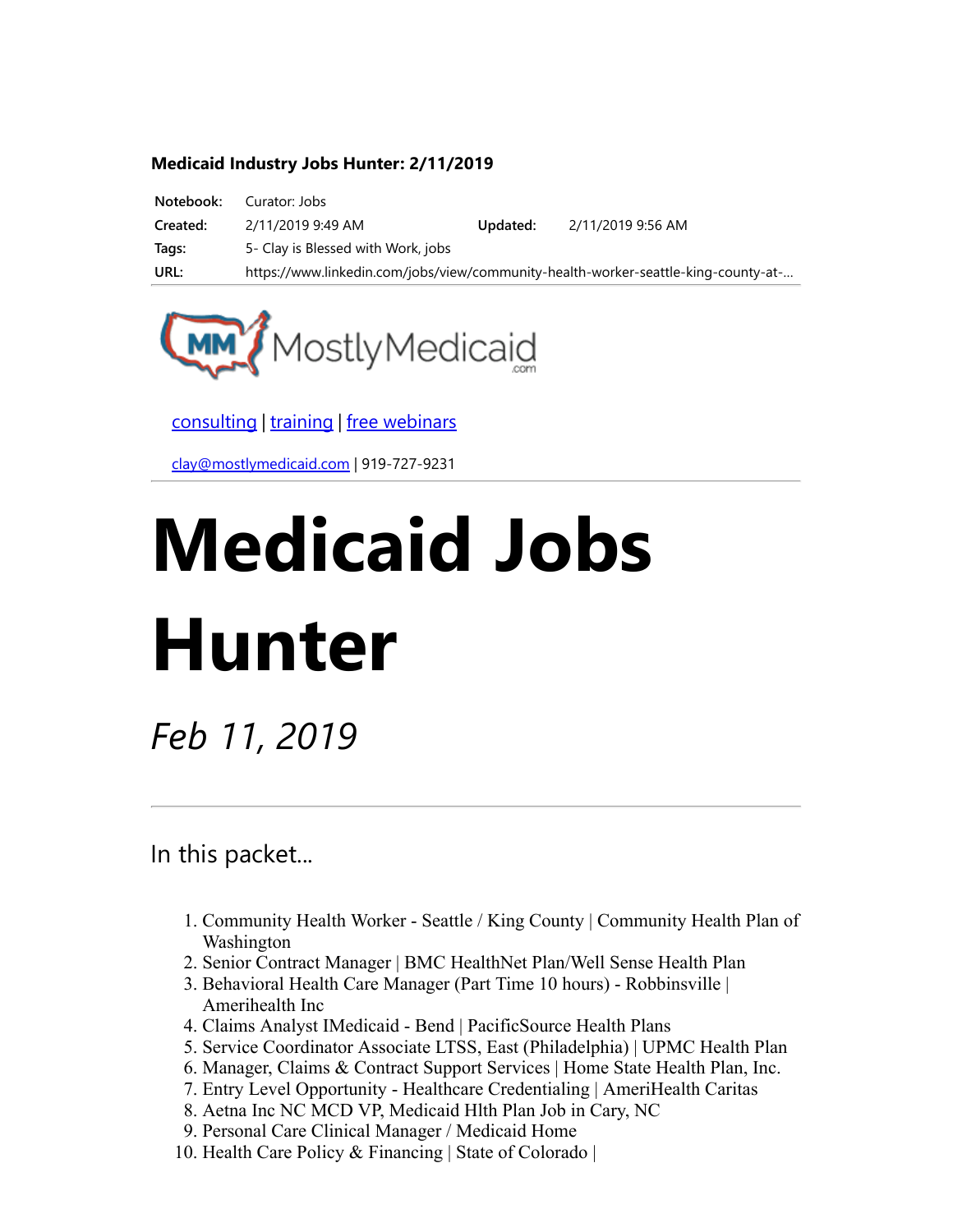- 11. WellCare Health Plans Inc Market VP Medicaid LOB Job in Houston, TX, United States
- 12. Medicaid Director Healthplan

### (1) Community Health Worker - Seattle / King County | Community Health Plan of Washington | LinkedIn

SourceURL: https://www.linkedin.com/jobs/view/community-health-worker-seattle-kingcounty-at-community-health-plan-of-washington-1114025390/? [utm\\_campaign=google\\_jobs\\_apply&utm\\_source=google\\_jobs\\_apply&utm\\_medium=organic](https://www.linkedin.com/jobs/view/community-health-worker-seattle-king-county-at-community-health-plan-of-washington-1114025390/?utm_campaign=google_jobs_apply&utm_source=google_jobs_apply&utm_medium=organic)

# Community Health Worker - Seattle / King County

# Company Name [Community Health Plan of](https://www.linkedin.com/company/30497/) Washington Company Location Seattle, WA, US

Posted Date Posted 2 days ago Number of applicants Be among the first 25 applicants

### **Job Summary**

The Community Health Worker serves as a liaison between health and social services and the community to facilitate access to services and improve the quality and cultural competence of service delivery. They also build individual and community capacity by increasing health knowledge and self-sufficiency through a range of activities such as outreach, community education, informal counseling, social support and advocacy.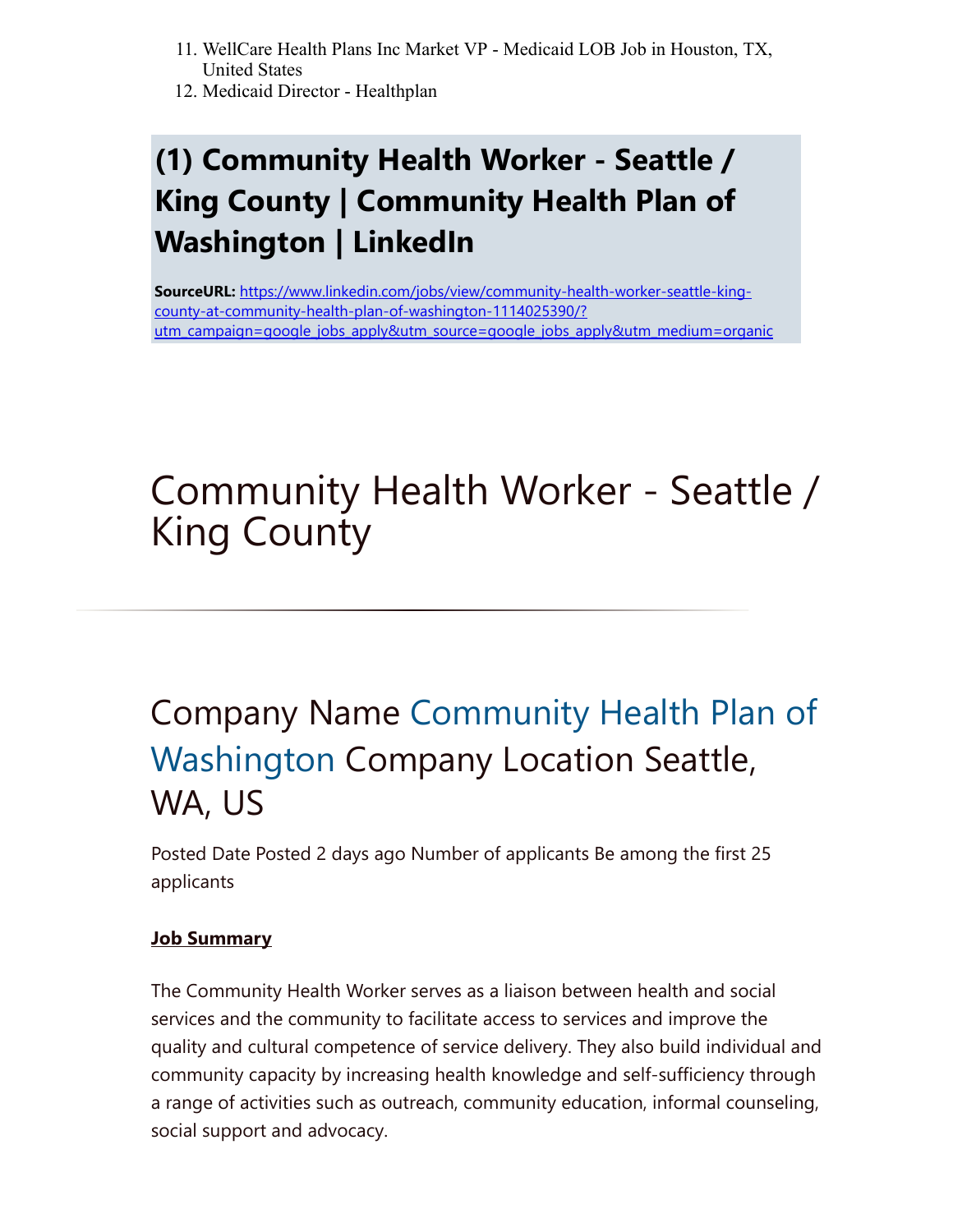#### Essential Functions

Responsible for engaging prospective care management program participants who have been identified through data analysis and referral sources to likely benefit from care management program offerings.Conducts telephonic and faceto-face outreach and coordination of care activities for Apple Health Medicaid enrollees.Utilizes Internet databases, health record systems, and other resources to locate potential eligible Member contact informationAssists Care Managers in securing and identifying needed referrals to community and network medical, behavioral health and social assistance providers through telephonic and/or face to face outreachAssist care managers with contact for both medical and behavioral health providers to ensure coordination of aftercare and services from all higher levels of care.Provides follow up services via telephonic or face to face engagement with clients and service planning partners as needed to coordinate reminder calls, medication and medical appointments, upon request from the care management teamProvides community outreach services including home visits, assisting individuals with accessing transportation services, educating enrollees on healthy behaviors, and providing information on community resources.Provides scheduled activities that promote socialization, recovery, selfadvocacy, development of natural supports, and maintenance of community living skills.Provides information to increase the enrollee's knowledge about his or her health conditions and improve adherence to prescribed treatment.Maintains the program community resource directory.Supports compliance with CHPW's Apple Health Contract with the Health Care Authority for Fully Integrated Managed Care as related to care coordination requirements.Supports compliance with NCQA accreditation standards.Ensures that the Supervisor of Community Linkages is made aware of any potential risk management issues in a timely manner.Prepares for and participates in ongoing peer case staffing for all active cases on a regular basis.Provides oral and/or written status updates regarding client alerts, progress and needs to responsible Care Managers and providers, legal mandate, or other care plan affiliates as needed to assist the program and enrollees. Ensures case documentation is consistent with policies and procedures.Acts as an internal consultant to other departments for community linkage and peer support.This position requires traveling on behalf of the Company and working in the field at least 50% of the time. It is essential that a current driver's license, proof of insurance and an acceptable driving record are maintained.Non-Exempt

- Reporting to work on time and for all scheduled shifts is essential to this position.Other duties as assigned. Essential functions listed are not necessarily exhaustive and may be revised by the employer, at its sole discretion.
- Qualifications\*\*: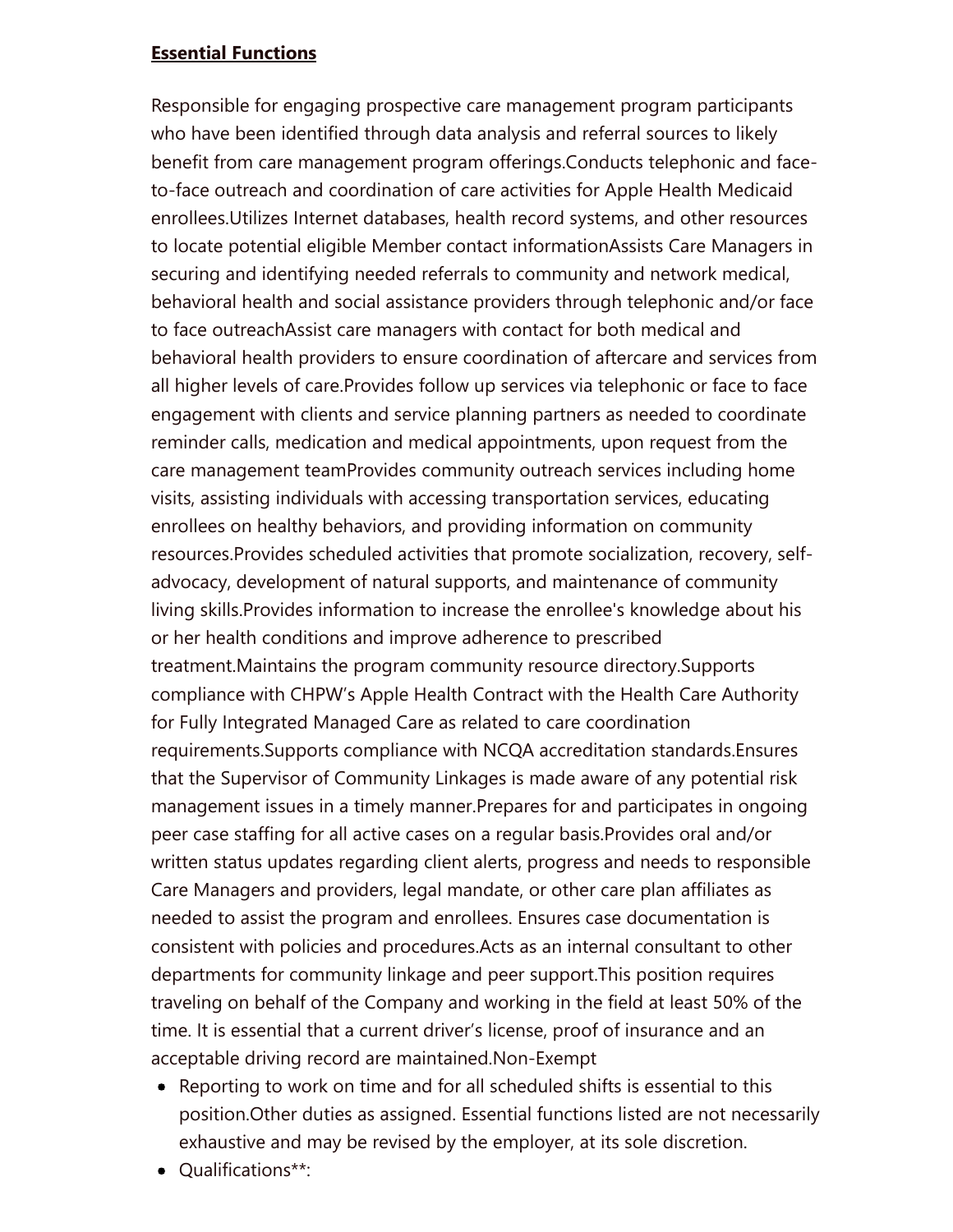#### Education

High school diploma or equivalent required; Bachelor's Degree preferred. License, Certifications, and other Specialized Training Certification as Peer Specialist may substitute for minimum experience and education requirements.

### Experience

Three (3) years of job-related experience providing medical, mental health or substance abuse-focused services to individuals with chronic medical conditions and/or severe and persistent mental illness.Experience and familiarity with at-risk populations, communities of color and local resources for persons with behavioral and/or physical health needs.

Employment Eligibility

Complete and successfully pass a criminal background checkHas not been sanctioned or excluded from participation in federal or state healthcare programs by a federal or state law enforcement, regulatory, or licensing agency Knowledge, Skills, and Abilities

Bilingual English/Spanish or another second language desired.Ability to demonstrate outgoing, empathetic and sincere interpersonal skills.Self-motivated team player with multitasking abilities.Excellent verbal and written communication skills.Excellent problem-solving skills.Comfortable in all socioeconomic environments.Proficient with Microsoft Word, Excel and Outlook.Experience using a health plan care management system or electronic medical record system.Works well with others in a collaborative and respectful manner.Able to multi-task, deal with complexity on a frequent basis.Performs all functions of the job accurately and in a timely manner.Able to work under pressure and time constraints.

SENSORY/PHYSICAL/MENTAL REQUI

# Seniority Level

Entry level

### **Industry**

- Information Technology & Services
- Business Supplies & Equipment
- Leisure, Travel & Tourism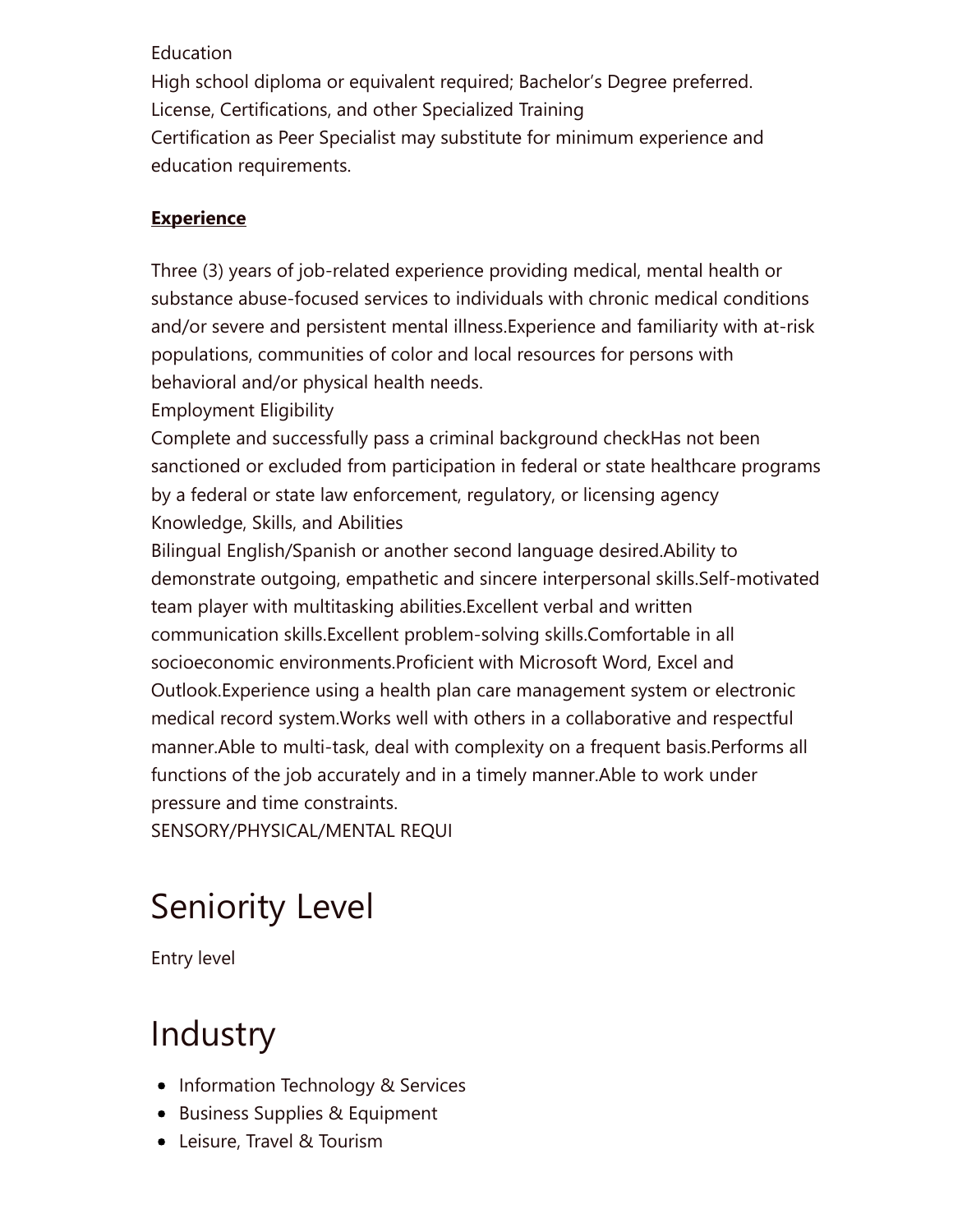### Employment Type

**Contract** 

### Job Functions

Other

### (1) Senior Contract Manager | BMC HealthNet Plan/Well Sense Health Plan | LinkedIn

SourceURL: https://www.linkedin.com/jobs/view/senior-contract-manager-at-bmc-healthnetplan-well-sense-health-plan-1113952081/? [utm\\_campaign=google\\_jobs\\_apply&utm\\_source=google\\_jobs\\_apply&utm\\_medium=organic](https://www.linkedin.com/jobs/view/senior-contract-manager-at-bmc-healthnet-plan-well-sense-health-plan-1113952081/?utm_campaign=google_jobs_apply&utm_source=google_jobs_apply&utm_medium=organic)

# Senior Contract Manager

Company Name [BMC HealthNet Plan/Well](https://www.linkedin.com/company/30537/) Sense Health Plan Company Location Township of Manchester, OK, US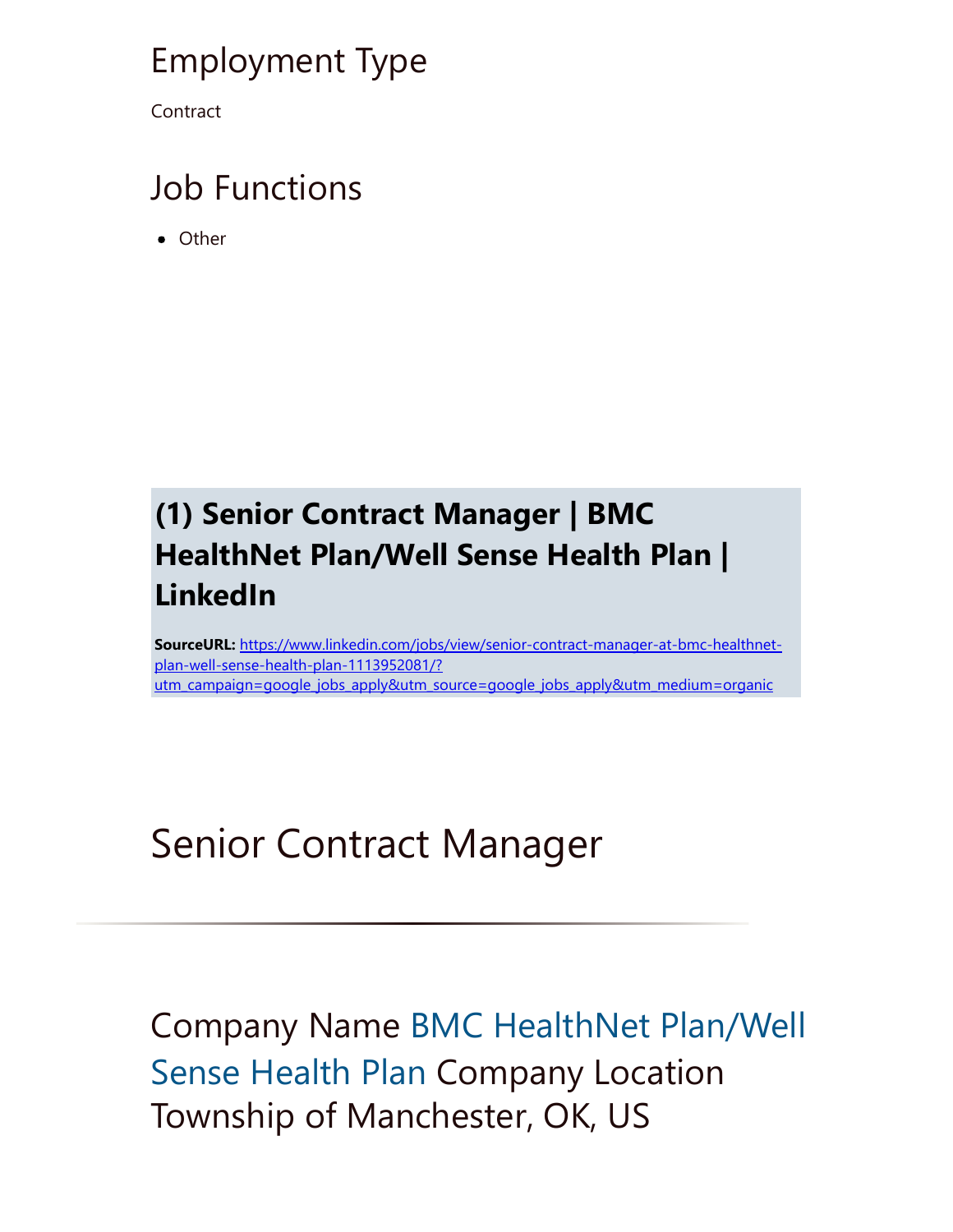Posted Date Posted 2 days ago Number of applicants Be among the first 25 applicants

### SENIOR CONTRACT MANAGER

### Apply

The Well Sense Health Plan Senior Regional Contract Manager is responsible for the development, implementation and management of a cost-effective New Hampshire provider network, maintaining complex and geographically diverse contracts. Serves as mentor to Regional Contract Manager, assisting in the development of network-wide strategies to improve efficiencies and access. Under the direction of the Director of Contracting & Provider Engagement, s/he performs all critical functions necessary to assess, develop, maintain and/or improve provider network adequacy and performance.

### Key Functions/Responsibilities

- Interprets environmental (policy, contract, landscape, organizational) changes with contracting and provider impact. Guides internal response strategies.
- Gathers and analyzes data and other relevant intelligence in assessing provider network adequacy against required standards and business expectations;
- Identifies, assesses and develops strategies for improving provider and network cost, utilization and quality performance;
- Leads negotiations of financial and other contractual terms, including risk sharing terms;
- Ensures all contract terms and conditions comply with financial and legal requirements of Well Sense Health Plan and its regulatory entities (e.g., NH **DHHS**
- Develops and maintains business relationships with high-level representatives of key contracting hospitals, physicians and ancillary service providers;
- Participates in the development, implementation & continuous improvement of departmental policies, procedures, workflows, and tools as they relate to network development and provider contracting;
- Represents the department and organization supporting internal and external initiatives;
- Performs other duties as required to accomplish departmental and corporate goals & objectives;

### Competencies, Skills, And Attributes

5-10 years experience, some in senior position. Medicaid managed care experience preferred;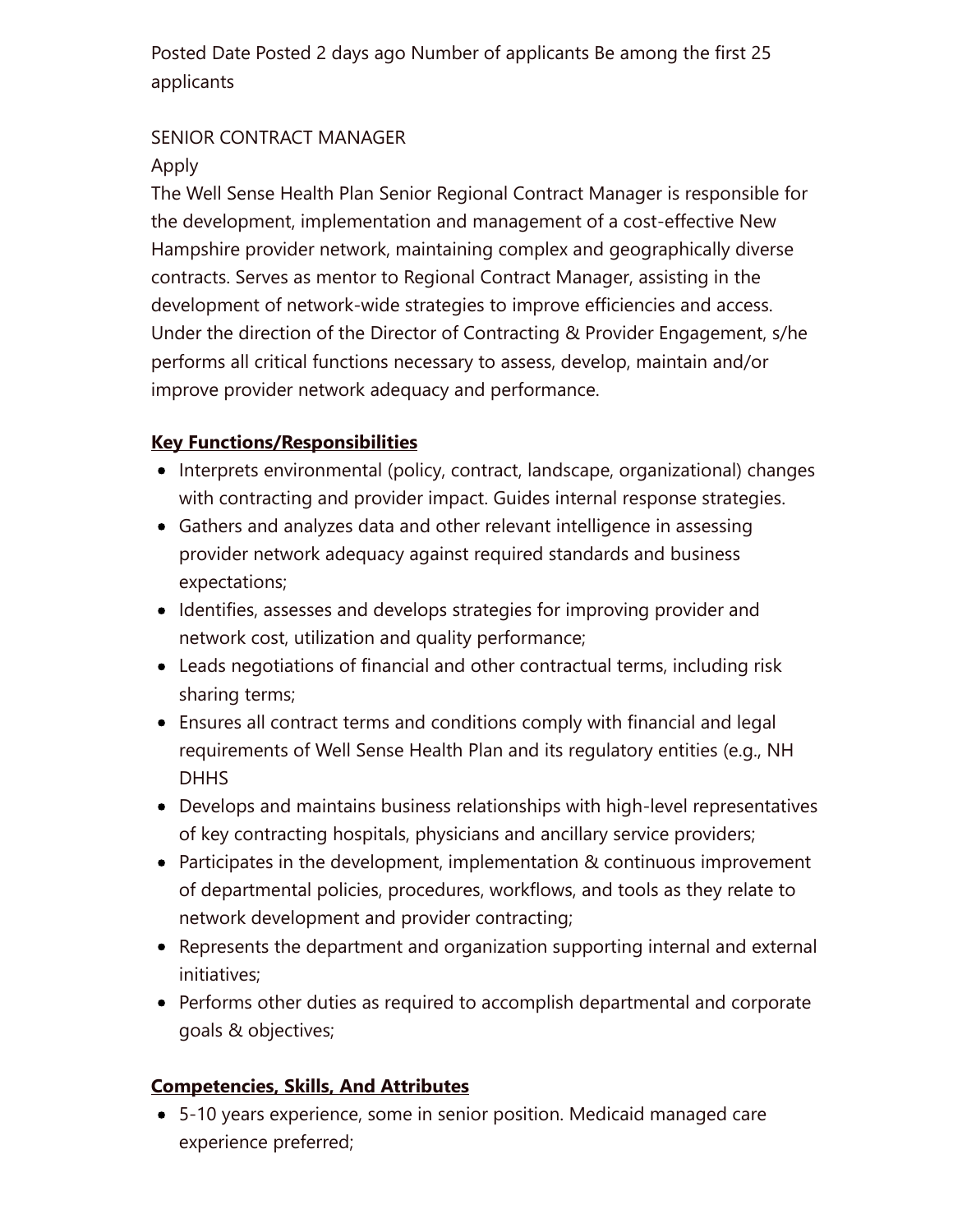- Interpersonal and leadership style necessary to serve as go-to resource for colleagues;
- Proven analytical skill in assessing and projecting financial, utilization and quality performance on an individual provider and network basis;
- In-depth knowledge and understanding of contract finance and provider reimbursement methodologies, including risk, shared savings, pay-forperformance and other financial incentive strategies;
- In-depth knowledge and understanding of current healthcare industry issues and trends, including national and state-level payment reform landscape and strategy (e.g., accountable care and patient centered medical home);
- Proven negotiation skills with hospitals, Integrated Delivery Networks, physicians and ancillary service providers;
- Proven skill in critical thinking and strategic planning and implementation;
- Knowledge of federal and state Medicare, Medicaid, and relevant guidelines, regulations and standards;
- Effective communication (verbal and written) and relationship building skills. Position will interact with internal and external executive teams;
- Expertise in Microsoft Office programs and industry-standard financial applications as appropriate.

Qualified applicants will receive consideration for employment without regard to race, color, religion, sex, national origin, sexual orientation, gender identity, disability or protected veteran status. BMC HealthNet? Plan/Well? Sense Plan participates in the E-Verify Program to electronically verify the employment eligibility of newly hired employees.

### Employer's Job# 292716

Please visit job URL for more information about this opening and to view EOE statement.

### (1) Behavioral Health Care Manager (Part Time 10 hours) - Robbinsville | Amerihealth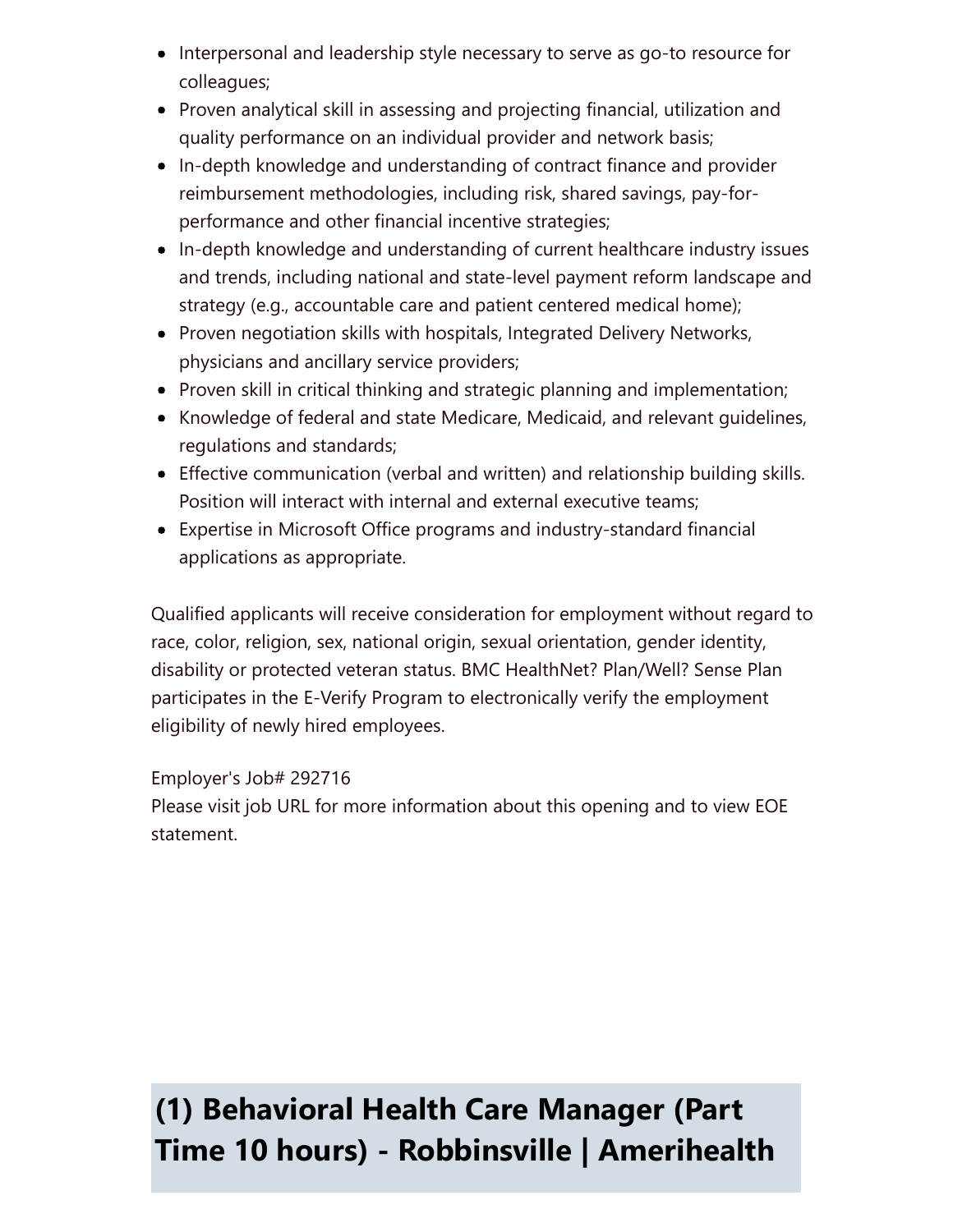### Inc | LinkedIn

SourceURL: https://www.linkedin.com/jobs/view/behavioral-health-care-manager-%28parttime-10-hours%29-robbinsville-at-amerihealth-inc-1115045063/? [utm\\_campaign=google\\_jobs\\_apply&utm\\_source=google\\_jobs\\_apply&utm\\_medium=organic](https://www.linkedin.com/jobs/view/behavioral-health-care-manager-%28part-time-10-hours%29-robbinsville-at-amerihealth-inc-1115045063/?utm_campaign=google_jobs_apply&utm_source=google_jobs_apply&utm_medium=organic)

# Behavioral Health Care Manager (Part Time 10 hours) - Robbinsville

# Company Name [Amerihealth Inc](https://www.linkedin.com/company/4757913/) Company Location Robbinsville, NJ, US

New Posted Date Posted 4 hours ago Number of applicants Be among the first 25 applicants

Job Brief

responsible for the daily functions of the clinical department including triage of calls, care coordination and utilization management

Your career starts now. We're looking for the next generation of health care leaders.

At AmeriHealth Caritas, we're passionate about helping people get care, stay well and build healthy communities. As one of the nation's leaders in health care solutions, we offer our associates the opportunity to impact the lives of millions of people through our national footprint of products, services and award-winning programs. AmeriHealth Caritas is seeking talented, passionate individuals to join our team. Together we can build healthier communities. If you want to make a difference, we'd like to hear from you.

Headquartered in Philadelphia, AmeriHealth Caritas is a mission-driven organization with more than 30 years of experience. We deliver comprehensive,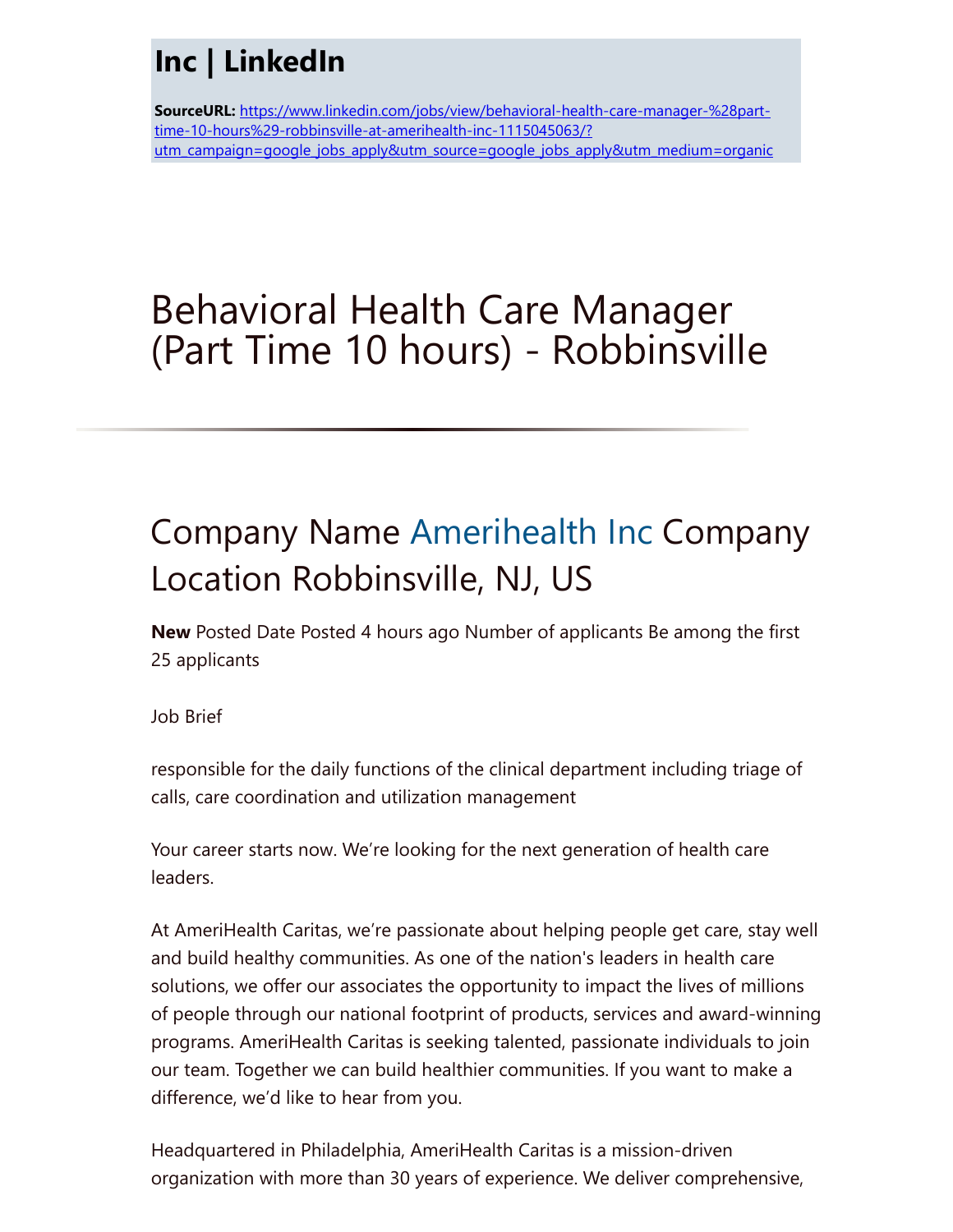outcomes-driven care to those who need it most. We offer integrated managed care products, pharmaceutical benefit management and specialty pharmacy services, behavioral health services, and other administrative services. Discover more about us at www.amerihealthcaritas.com.

As an individual contributor, the Behavioral Health Care Manager is responsible for the daily functions of the clinical department including triage of calls, care coordination and utilization management. The Care Manager makes timely intensity of service determinations or refers to higher level review when indicated. Provides linkage to community services as needed. Adheres to customer service level agreements and expected productivity measures. Adheres to documentation requirements. Identifies wide range of community resources to caller. Demonstrates respectful communication and excellent customer service. Adheres to recognized ethical standards. Completes all required trainings on time. Assists with projects as assigned.

#### Education/Experience

- Master's Degree.
- Graduate degree from an accredited educational program in Social Work, Clinical/Counseling Psychology, or Nursing.
- Licensed Clinical Social Worker or Licensed Professional Counselor or Licensed Marriage and Family Counselor Licensed Certified Drug and Alcohol Counselor, Certified Drug and Alcohol Counselor, Board Certified Behavior Analyst required.
- LCADC preferred
- Bilingual preferred.
- Independently licensed Behavioral Health professional or a BCBA preferred.
- Minimum three years post graduate clinical experience or equivalent combination of education and clinically related work experience. Minimum one year experience working with a managed care system.
- Minimum one year experience in Behavioral Health Service Delivery System. Knowledge base in Medicaid, Medicare and Commercial Managed Care Systems .
- Demonstrated knowledge of plan benefit information and managed care.
- PC Skills and Experience utilizing Microsoft Office, Outlook, Excel and PowerPoint.
- Ability to provide constructive feedback with a focus on improved quality.
- Ability to communicate in a positive/professional manner both orally and written.
- Ability to work independently, complete multiple tasks in the allotted timeframe.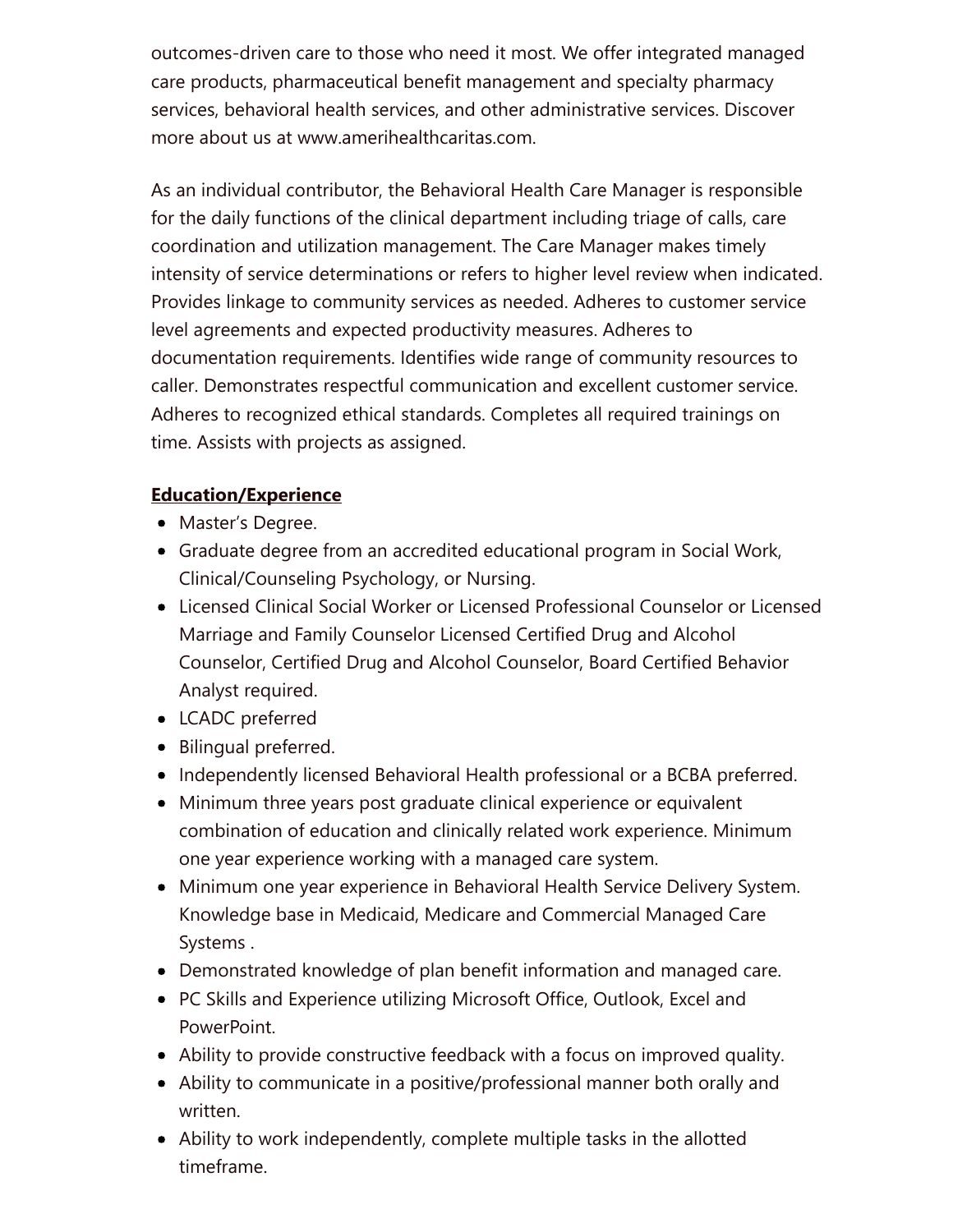- Strong problem solving skills and decision making skills.
- Ability to work effectively in a team environment.

### (1) Claims Analyst IMedicaid - Bend | PacificSource Health Plans | LinkedIn

SourceURL: https://www.linkedin.com/jobs/view/claims-analyst-imedicaid-bend-atpacificsource-health-plans-1112638161/? [utm\\_campaign=google\\_jobs\\_apply&utm\\_source=google\\_jobs\\_apply&utm\\_medium=organic](https://www.linkedin.com/jobs/view/claims-analyst-imedicaid-bend-at-pacificsource-health-plans-1112638161/?utm_campaign=google_jobs_apply&utm_source=google_jobs_apply&utm_medium=organic)

# Claims Analyst IMedicaid - Bend

# Company Name [PacificSource Health Plans](https://www.linkedin.com/company/56298/) Company Location Bend, OR, US

Posted Date Posted 2 days ago Number of applicants Be among the first 25 applicants

#### **Overview**

**Position Overview:** Responsible for processing Medicaid claims in a workflow environment. Accurately interpret benefit and policy provisions applicable to Medicaid enrollees. Review and resolve claim edits using multiple systems, processes and procedures. Maintain production and quality standards.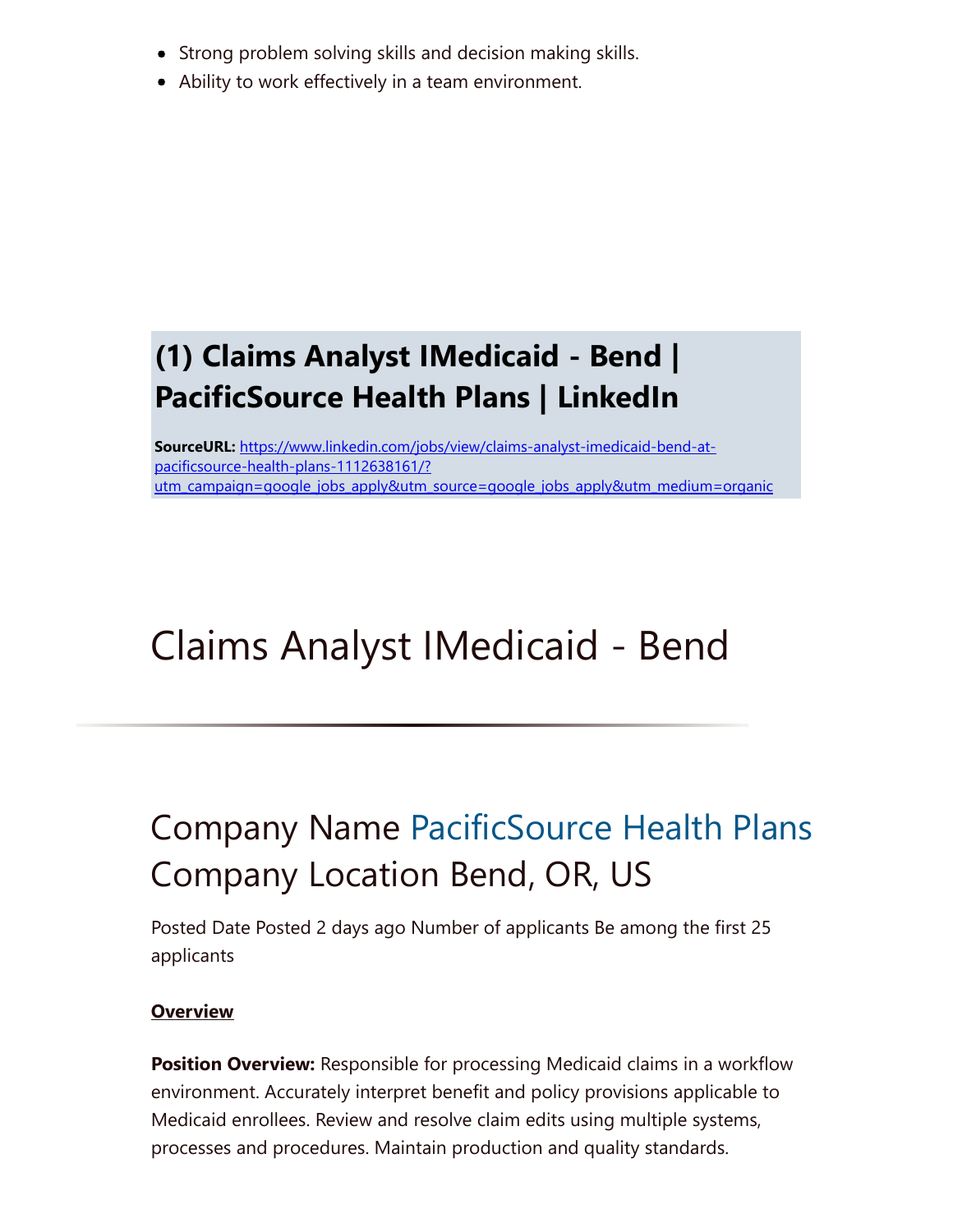#### **Responsibilities**

#### Essential Responsibilities:

- Perform claims data entry tasks and accurately transfer data from claim images into Facets.
- Work in assigned workflow role to process Medicaid claims.
- Accurately interpret benefit and payment provisions applicable to Medicaid enrollees.
- Review and resolve claim and system edits using multiple systems, processes and procedures.
- Responsible for entering system Notes to record pertinent information involving a claim or member.
- Responsible for monitoring and working claims set-aside to ensure claims are released in a timely manner.
- Pursue answers to questions needed to process claim.
- Route to appropriate workflow queues to resolve setup issues.
- Process incoming Faxes and Mail tasks according to department procedure(s) as assigned.
- Document and report issues that affect claims processing or accuracy to claims leadership.

#### Supporting Responsibilities

- Meet department and company performance and attendance expectations.
- Follow the PacificSource privacy policy and HIPAA laws and regulations concerning confidentiality and security of protected health information.
- Regularly attend team meetings and daily team visual board huddle.
- Perform other duties as assigned.

### **Qualifications**

**Work Experience:** One year medical or health insurance experience or equivalent health related education required. Experience working with QNXT, Facets, or other similar systems strongly preferred.

**Education, Certificates, Licenses:** High school diploma or equivalent required.

Knowledge: Ability to develop a thorough understanding of PacificSource Medicaid products, plan designs, provider/network relationships and health insurance terminology. Research skills and ability to evaluate claims in order to enter and process accurately. Preferred computer skills include keyboarding and 10-key proficiency, basic Microsoft Word and Excel. Ability to prioritize work and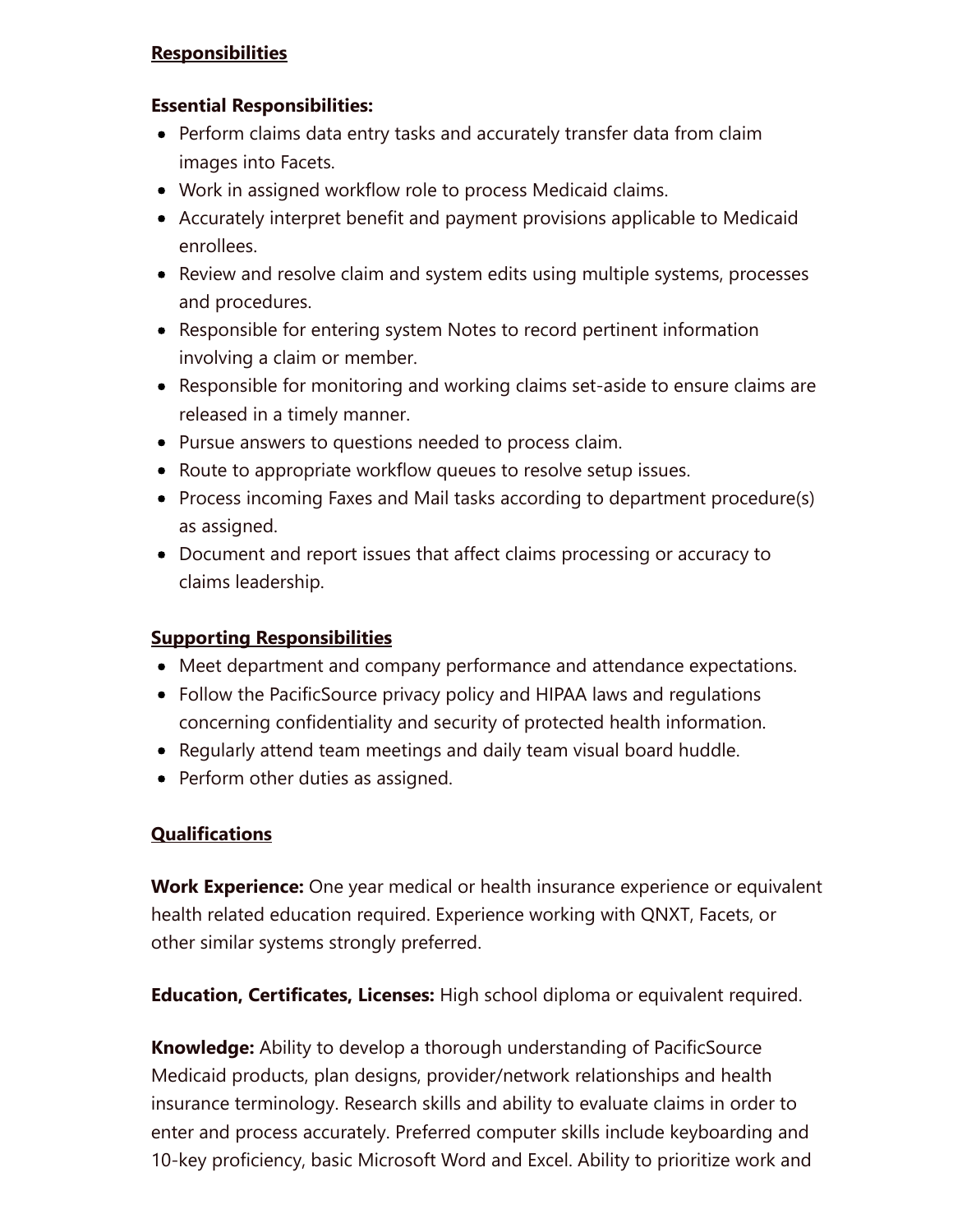perform under time constraints. Team player willing to collaborate and help others accomplish team objectives.

#### **Competencies**

#### Our Values

- Adaptability
- Building Customer Loyalty
- Building Strategic Work Relationships
- **•** Building Trust
- Continuous Improvement
- Contributing to Team Success
- Planning and Organizing
- Work Standards
- We are committed to doing the right thing.
- We are one team working toward a common goal.
- We are each responsible for our customers' experience.
- We practice open communication at all levels of the company to foster individual, team and company growth.
- We actively participate in efforts to improve our communities-internal and external.
- We encourage creativity, innovation, continuous improvement, and the pursuit of excellence.

**Environment:** Work inside in a general office setting with ergonomically configured equipment. Travel is required approximately 5% of the time.

**Physical Requirements:** Stoop and bend. Sit and/or stand for extended periods of time while performing core job functions. Repetitive motions to include typing, sorting and filing. Light lifting and carrying of files and business materials. Ability to read and comprehend both written and spoken English. Communicate clearly and effectively.

**Disclaimer:** This job description indicates the general nature and level of work performed by employees within this position and is subject to change. It is not designed to contain or be interpreted as a comprehensive list of all duties, responsibilities, and qualifications required of employees assigned to this position. Employment remains AT-WILL at all times.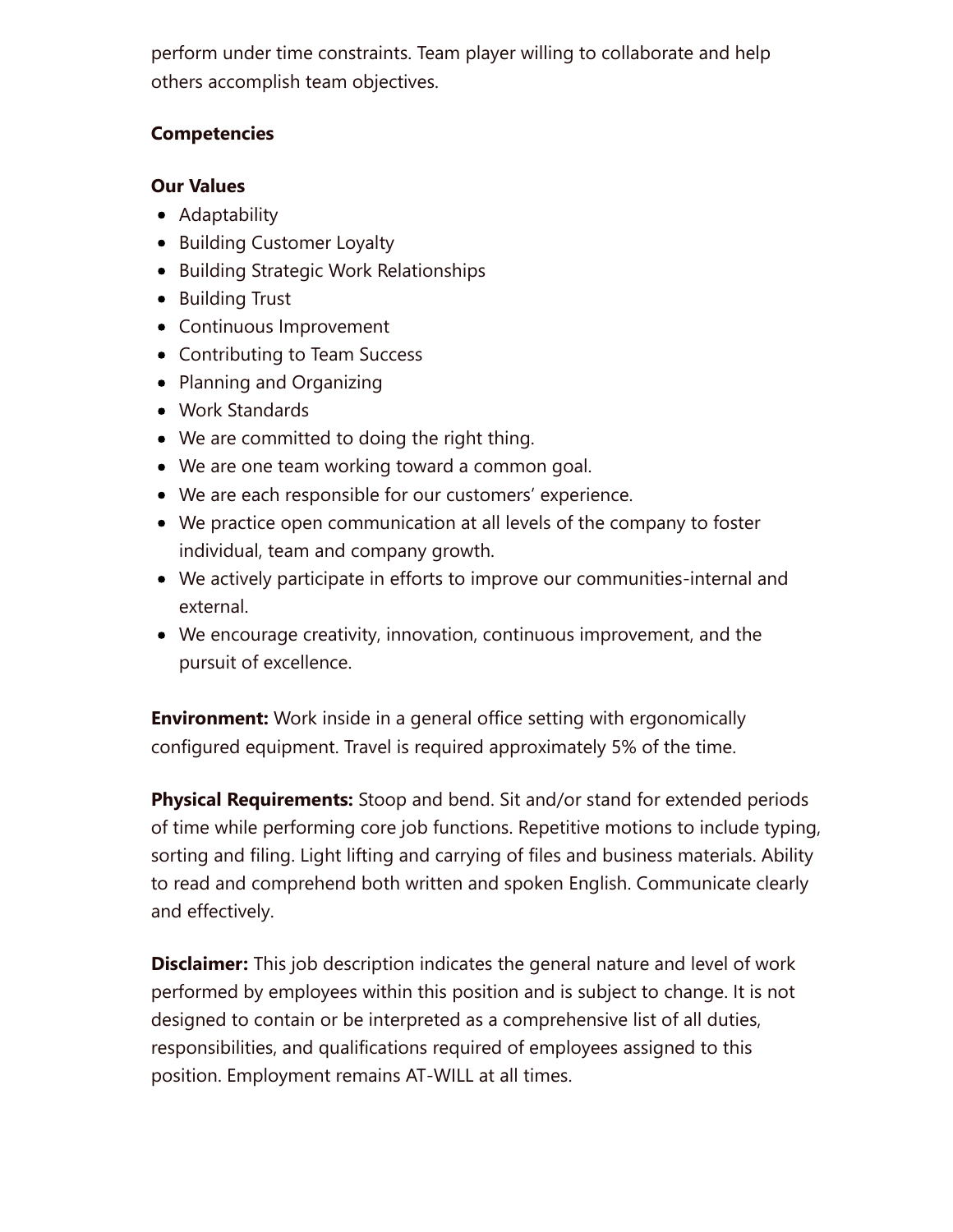### (1) Service Coordinator Associate LTSS, East (Philadelphia) | UPMC Health Plan | LinkedIn

SourceURL: https://www.linkedin.com/jobs/view/service-coordinator-associate-ltss%2C-east- %28philadelphia%29-at-upmc-health-plan-1115215735/? [utm\\_campaign=google\\_jobs\\_apply&utm\\_source=google\\_jobs\\_apply&utm\\_medium=organic](https://www.linkedin.com/jobs/view/service-coordinator-associate-ltss%2C-east-%28philadelphia%29-at-upmc-health-plan-1115215735/?utm_campaign=google_jobs_apply&utm_source=google_jobs_apply&utm_medium=organic)

# Service Coordinator Associate LTSS, East (Philadelphia)

### Company Name [UPMC Health Plan](https://www.linkedin.com/company/3462/) Company Location Philadelphia, PA, US

New Posted Date Posted 3 hours ago Number of applicants Be among the first 25 applicants

### **Description**

Community HealthChoices (CHC) is Pennsylvania's managed care long term services and supports (LTSS) program serving seniors and individuals with physical disabilities in the Commonwealth who are covered by Medicare and Medicaid.

This full-time, office -based position supports the Service Coordinator in coordinating care for Members. The Service Coordinator Associate builds a relationship with the Members, providing the Member with ongoing telephonic outreach and assistance with service coordination needs.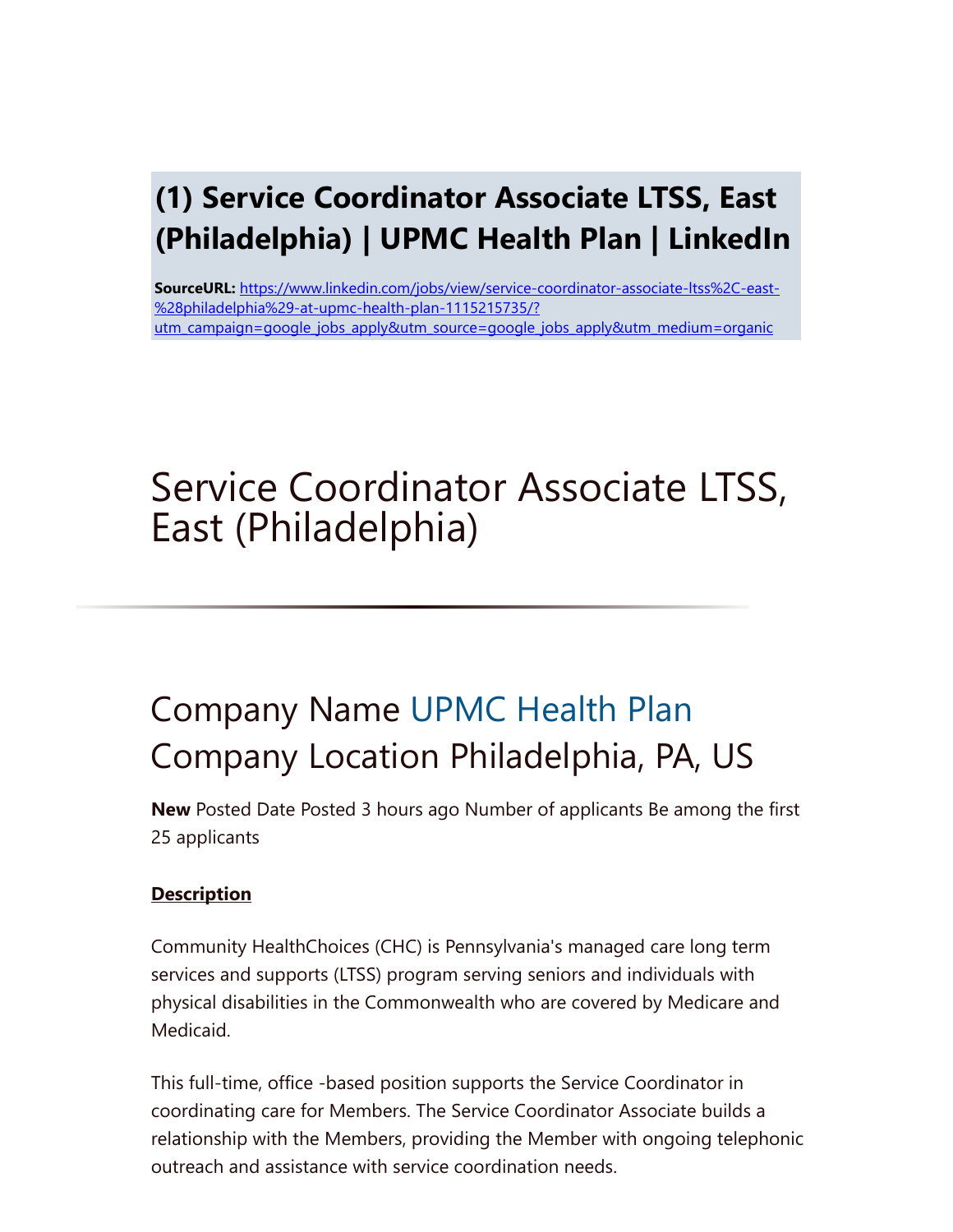#### **Responsibilities**

- Assists in coordinating social services for Members including referrals to Community organizations as requested by Service Coordinator Utilizes information systems to build, research and enter Member information, as needed.
- Promotes communication, both internally and externally, to enhance effectiveness of service coordination services (e.g., health care providers, and health care team members respectively).
- Researches and assists in finding hard-to-find Members.
- Supports service coordination team in outreach to Members telephonically
- Supports the development and implementation of Member Care/Service Plans.
- Works in conjunction with the Service Coordinator to initiate, and revise Member Care Plans as needed.

### **Qualifications**

High School Diploma required. One year of experience in Community or Public Health preferred Computer literacy in order to navigate through internal/external computer systems, including Excel and Microsoft Word. Familiarity with basic medical terminology and concepts used in Care Management Strong customer service skills to coordinate service delivery including attention to members, sensitivity to issues, proactive identification and resolution of issues to promote positive outcomes for members Ability to effectively participate in a multidisciplinary team including internal and external participants Effective communication, telephonic and organizational skills.

(1) Manager, Claims & Contract Support Services | Home State Health Plan, Inc. | LinkedIn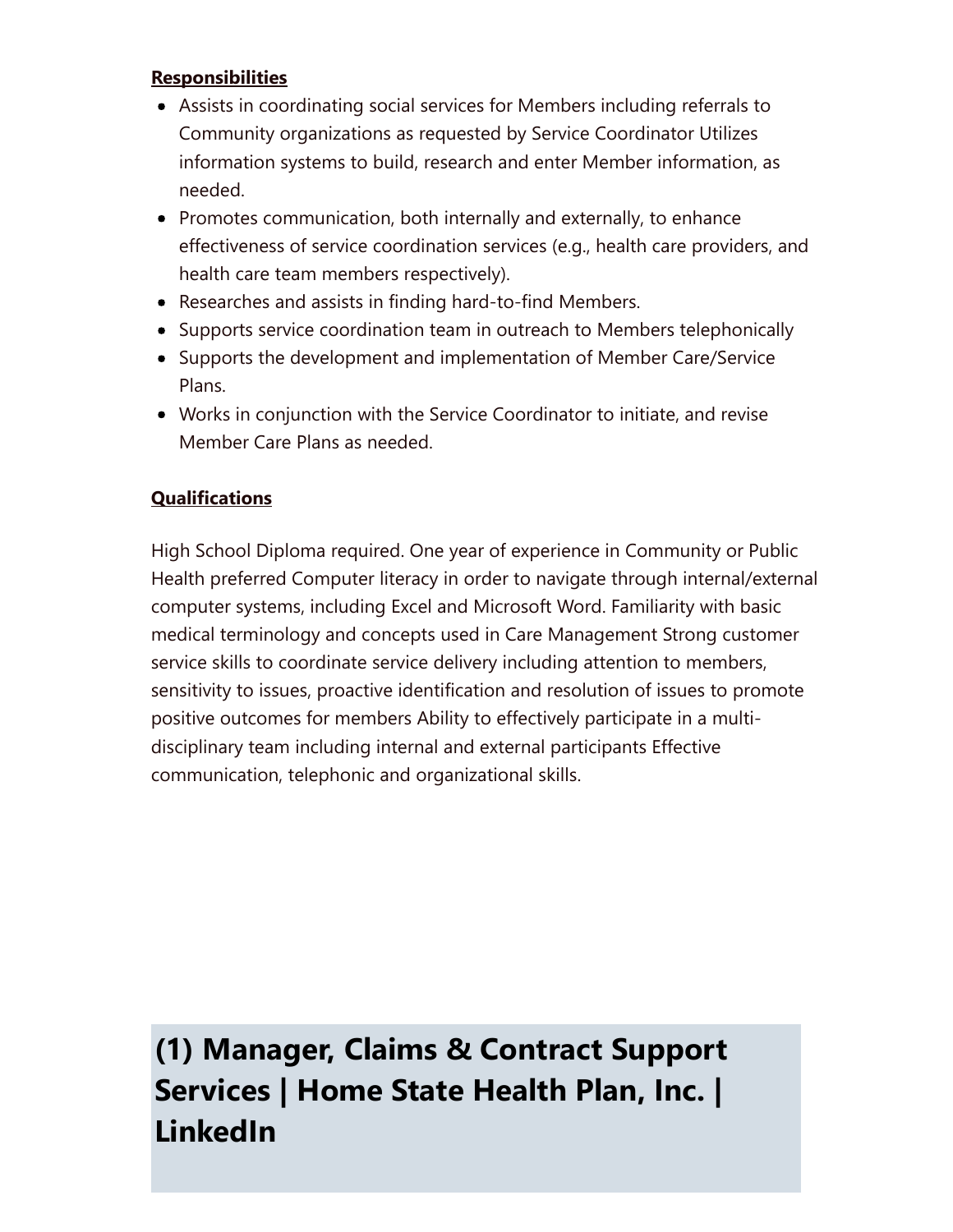# Manager, Claims & Contract Support **Services**

### Company Name Home State Health Plan, Inc. [Company Location Chesterfield, MO,](https://www.linkedin.com/company/8886078/) US

Posted Date Posted 2 days ago Number of applicants Be among the first 25 applicants

Oversee the operation of the Contract Implementation Analyst and Claims Liaison teams

Oversee the claims operation function, including contracting and configuration

Monitor staff performance to identify any process or quality gaps and develop/implement business solutions to correct issues

Provide management with necessary data to expedite resolution of claims issues and support in policy decisions related to claims operations Serve as the subject matter expert in resolution of claims and configuration

issues

Manage the health plan's workflow to assure timely, accurate submission and implementation of contracts

Act as health plan interface on software product upgrades/implementations that affect contract implementation

Promote change through establishment and sharing of best practices Interface with all organizational levels to mobilize commitment and ensure accurate configuration, contract implementation, and claims operations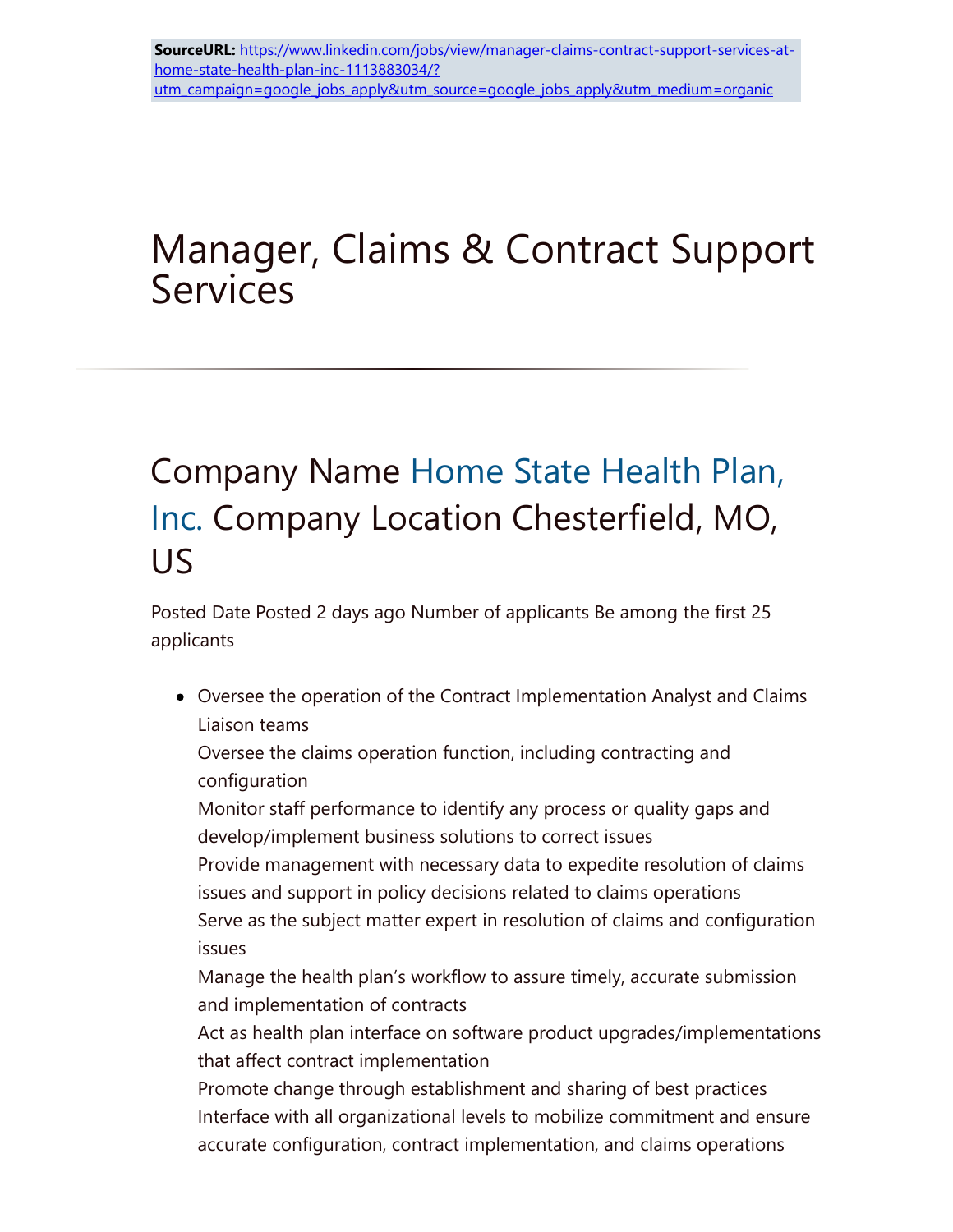### **Qualifications**

Education/Experience: Bachelor's degree in related field or equivalent experience. 5+ years of provider relations/services, provider contracting and/or claims administration experience in a managed care environment. Experience with Medicare and Medicaid claims and contracting preferred. Centene is an equal opportunity employer that is committed to diversity, and values the ways in which we are different. All qualified applicants will receive consideration for employment without regard to race, color, religion, sex, sexual orientation, gender identity, national origin, disability, veteran status, or other characteristic protected by applicable law.

### Seniority Level

Mid-Senior level

### Industry

- Information Technology & Services
- Business Supplies & Equipment
- Consumer Services

# Employment Type

Contract

### Job Functions

- Finance
- Sales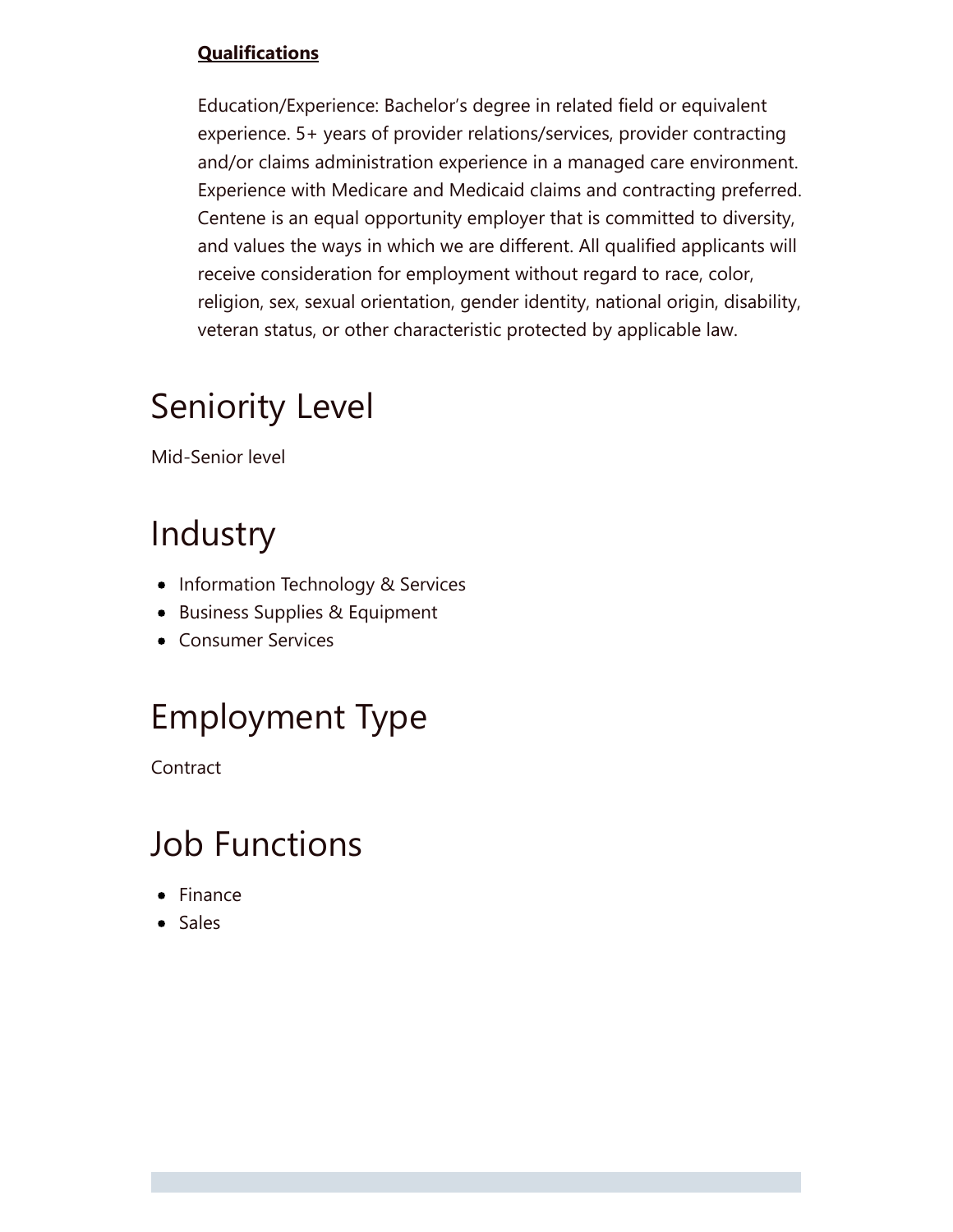### (1) Entry Level Opportunity - Healthcare Credentialing | AmeriHealth Caritas | LinkedIn

SourceURL: https://www.linkedin.com/jobs/view/entry-level-opportunity-healthcarecredentialing-at-amerihealth-caritas-1092624907/? [utm\\_campaign=google\\_jobs\\_apply&utm\\_source=google\\_jobs\\_apply&utm\\_medium=organic](https://www.linkedin.com/jobs/view/entry-level-opportunity-healthcare-credentialing-at-amerihealth-caritas-1092624907/?utm_campaign=google_jobs_apply&utm_source=google_jobs_apply&utm_medium=organic)

# Entry Level Opportunity - Healthcare **Credentialing**

# Company Name [AmeriHealth Caritas](https://www.linkedin.com/company/848248/) Company Location Philadelphia, US-PA

Posted Date Posted 2 days ago Number of applicants Be among the first 25 applicants

### Entry Level Career Opportunity in Healthcare Support/Operations

### Credentialing Technician

Do you have an interest in creating a career in Healthcare Support/Operations? Join a company where "Care is the Heart of our Work". Located at our Philadelphia HQ location near the Airport, we are currently seeking individuals to join our Credentialing team as a Credentialing Technician. The Credentialing Technician is responsible for the preparation of provider applications for the purposes of credentialing and recredentialing. This includes the retrieval of applications, review for completeness, and data entry into the Credentialing system for processing. In this role you will:

• Review applications for completeness and notify providers of missing information prior to discontinuing processing of application. • Accurately enter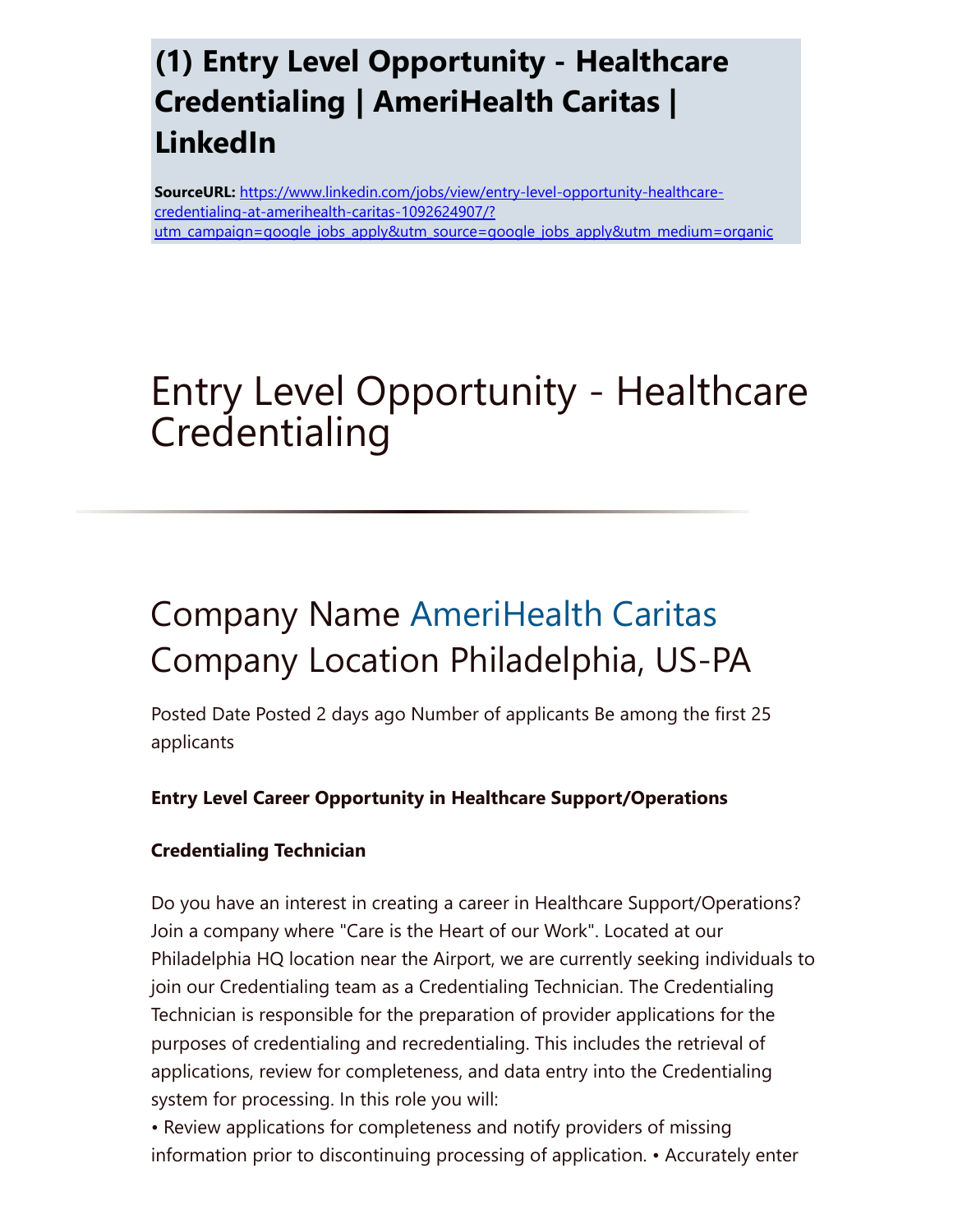provider data into the Credentialing system for complete applications within the established turnaround times. • Send approval letters to providers upon completion of the credentialing process. • Document completion of the recredentialing process in the system. • Monitors, responds to, and/or directs all requests from the Credentialing mailboxes. Responses may require both telephonic and written correspondence with internal and external clients. • May support other data entry needs of the department. Qualifications: For those individuals who have received a High School diploma we do require work experience following graduation Those candidates who have completed an Associates or Bachelors degree from an accredited college/university no experience is required You should have intermediate level technology skills, and be comfortable with applications such as Microsoft Office. You need to be a strong communicator, verbally and in your written communications skills. Strong organizational skills are required. You must have the ability to perform in a metrics-driven environment. See Job Description

# Seniority Level

Entry level

### Industry

- Hospital & Health Care
- Insurance

# Employment Type

Full-time

# Job Functions

• Administrative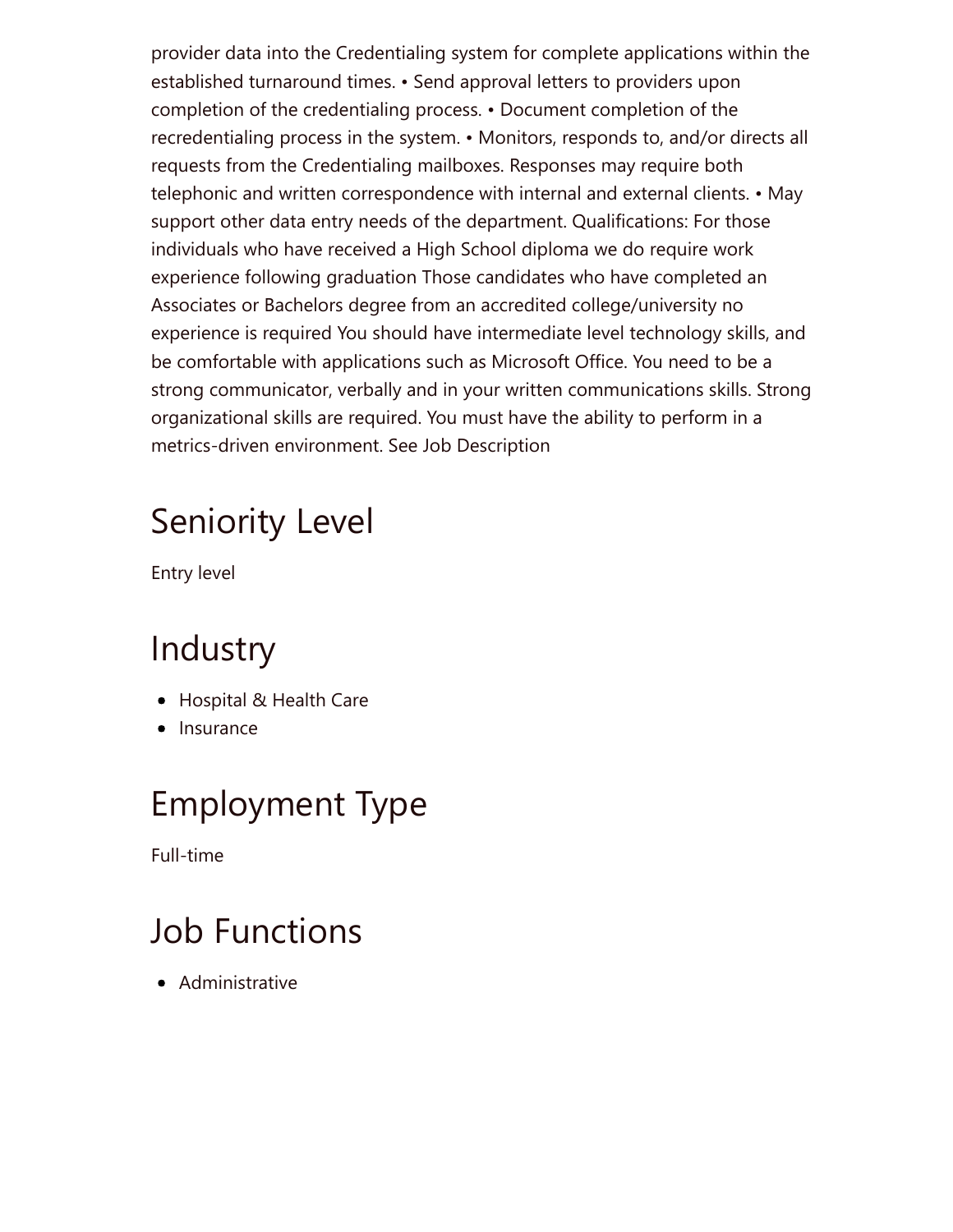### Aetna Inc NC MCD VP, Medicaid Hlth Plan Job in Cary, NC

SourceURL: https://www.glassdoor.com/job-listing/nc-mcd-vp-medicaid-hlth-plan-aetna-JV\_IC1138945\_KO0,28\_KE29,34.htm? [jl=3113079995&utm\\_campaign=google\\_jobs\\_apply&utm\\_source=google\\_jobs\\_apply&utm\\_medium=organic](https://www.glassdoor.com/job-listing/nc-mcd-vp-medicaid-hlth-plan-aetna-JV_IC1138945_KO0,28_KE29,34.htm?jl=3113079995&utm_campaign=google_jobs_apply&utm_source=google_jobs_apply&utm_medium=organic)

# NC MCD VP, Medicaid Hlth Plan

3.4 Aetna Inc – Cary, NC 1 day ago Applied 2/11/19 [Apply on Company Site](https://www.glassdoor.com/partner/jobListing.htm?pos=101&ao=4465&s=321&guid=00000168dd3ef84fbc9b163f00a12818&src=GD_JOB_VIEW&t=NS&vt=w&slr=true&cs=1_7bfce7d4&cb=1549900118125&jobListingId=3113079995)

1 day ago

New

Get ahead of others. Apply now.

#### POSITION SUMMARY

This full-time position is the primary executive point person and day-to-day liaison with the State's regulator of Medicaid programs. The VP Medicaid Health Plan (CEO) is responsible for overall Medicaid health plan strategy, P&L;, operational performance and ensuring compliance with all state contract requirements. Provides executive leadership for local health plan operations and staff as well as coordinating with corporate shared services and other internal resources. Manages relationships and advocacy with regulators and external stakeholders. Must reside in North Carolina. Raleigh office location anticipated.

#### Fundamental Components:

Authority over the general administration and day-to-day business activities of the contract.

Accountable for plan P&L; to meet budget targets, drive cost improvement strategies and advocate for actuarially sound rates.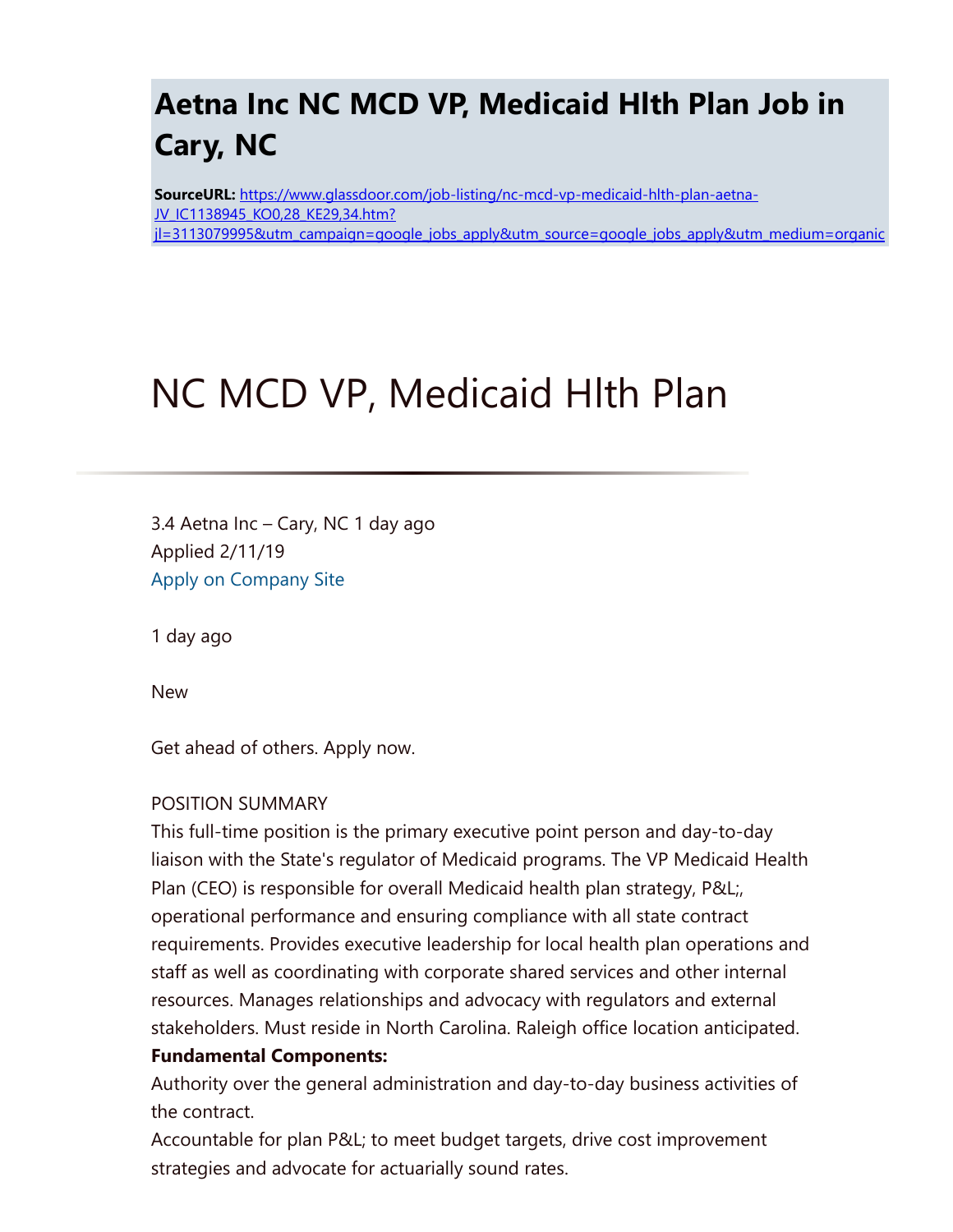Ensure plan compliance with state regulatory and contract requirements. Develop and manage key stakeholder relationships including regulators, legislators, provider associations, community based agencies and consumer advocates.

Lead innovative quality and performance improvement initiatives including accreditation, HEDIS, CAHPS and other clinical outcome measures, and state plan pay for performance programs.

Drive growth strategies including member outreach and retention activities, community and provider partnerships, and partner with business development to retain state contract and pursue new products.

Responsible for talent management and employee engagement for local plan leadership team and staff.

Support strong provider relationships that align incentives for high quality member clinical care with innovative value based purchasing strategies. Maintain awareness of the regulatory, legislative and competitive landscape, partner with state government affairs and contracted lobbyists to advocate for policy positions supportive of the plan and its members.

#### BACKGROUND/EXPERIENCE desired:

Minimum of 10 years progressive management experience in managed care or health care related position. Demonstrated experience with all aspects of business development and financial management with a medical delivery and or managed care system(s). Effective technical skills regarding health plan administration, medical management concepts and underwriting. Demonstrated leadership experience including staff selection, hiring, coaching, mentoring and career development. Medicaid experience required. Demonstrated ability to represent organization and company in external meetings and/or healthcare venues. Exceptional time management and organization skills and the ability to work on multiple tasks, projects with tight deadlines. Exceptional communication skills, verbal, written and presentation. Proficiency with computer, keyboard navigation and MS Office Suite, Outlook, Word, and Excel. Experience managing budgets. Demonstrated ability to foster and build relationships, ability to influence and negotiate. Ability to work with people in such a manner as to build high morale and group commitment to goals and objective. Knowledge of community resources and provider networks. Experience working with diverse teams and populations. The minimum level of education desired for candidates in this position is a Bachelor's degree. Master's degree preferred.

#### EDUCATION

The highest level of education desired for candidates in this position is a Bachelor's degree or equivalent experience.

#### FUNCTIONAL EXPERIENCES

Functional - Leadership/Profit & Loss Accountability/More Than 10 Years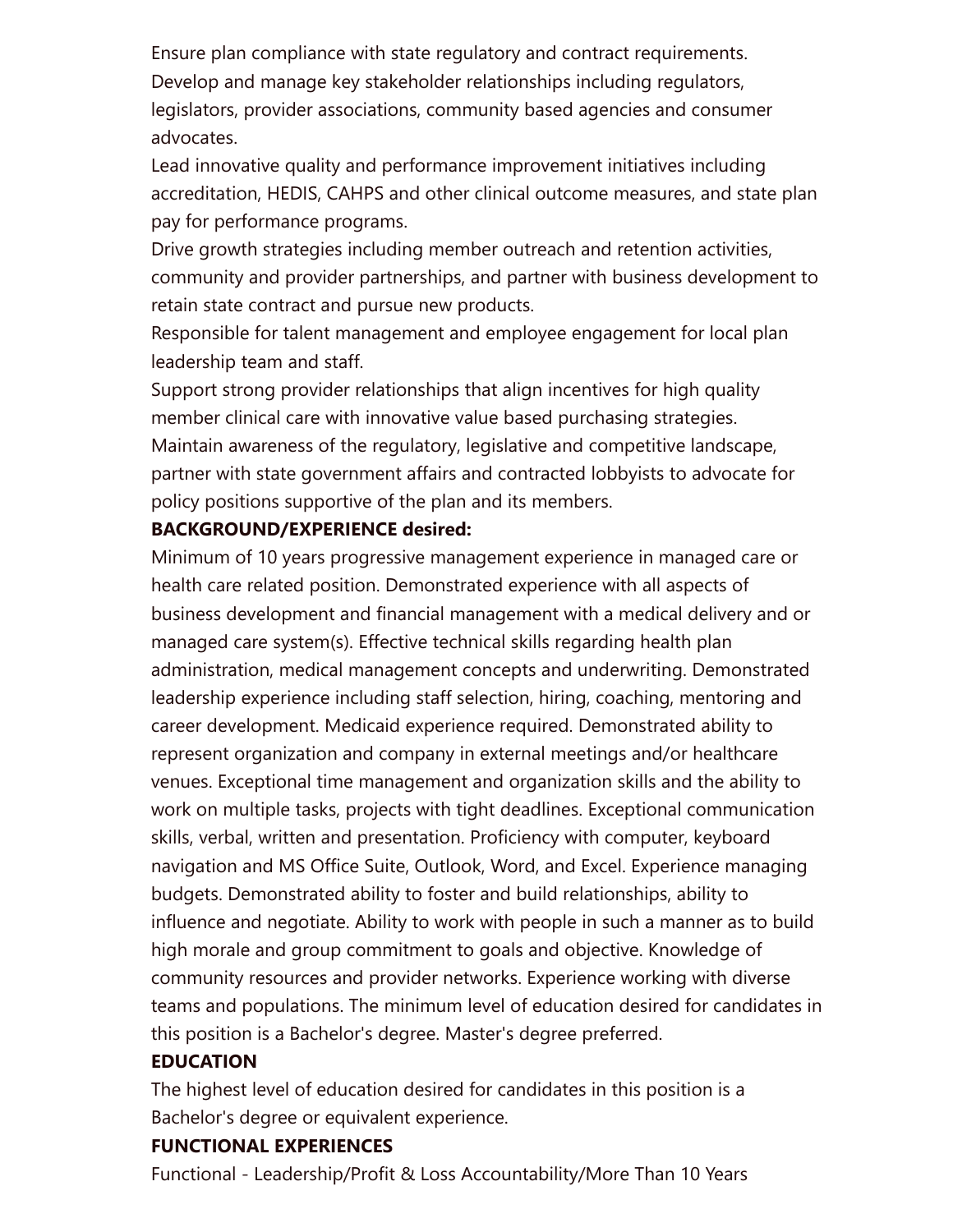Functional - Leadership/Act as company spokesperson to external constituents/More Than 10 Years Functional - Administration / Operations/Management: Functional - Network Management/Network market leadership/7-10 Years Functional - Government Relations/State/7-10 Years

### TECHNOLOGY EXPERIENCES

Technical - Desktop Tools/Microsoft Word/More Than 10 Years/End User Technical - Desktop Tools/TE Microsoft Excel/More Than 10 Years/End User Technical - Desktop Tools/Microsoft Outlook/More Than 10 Years/End User Technical - Desktop Tools/Microsoft SharePoint/7-10 Years/End User ADDITIONAL JOB INFORMATION

### (1) Personal Care Clinical Manager / Medicaid Home | Professional Healthcare Resources | LinkedIn

SourceURL: https://www.linkedin.com/jobs/view/personal-care-clinical-manager-medicaidhome-at-professional-healthcare-resources-1113877607/? [utm\\_campaign=google\\_jobs\\_apply&utm\\_source=google\\_jobs\\_apply&utm\\_medium=organic](https://www.linkedin.com/jobs/view/personal-care-clinical-manager-medicaid-home-at-professional-healthcare-resources-1113877607/?utm_campaign=google_jobs_apply&utm_source=google_jobs_apply&utm_medium=organic)

# Personal Care Clinical Manager / Medicaid Home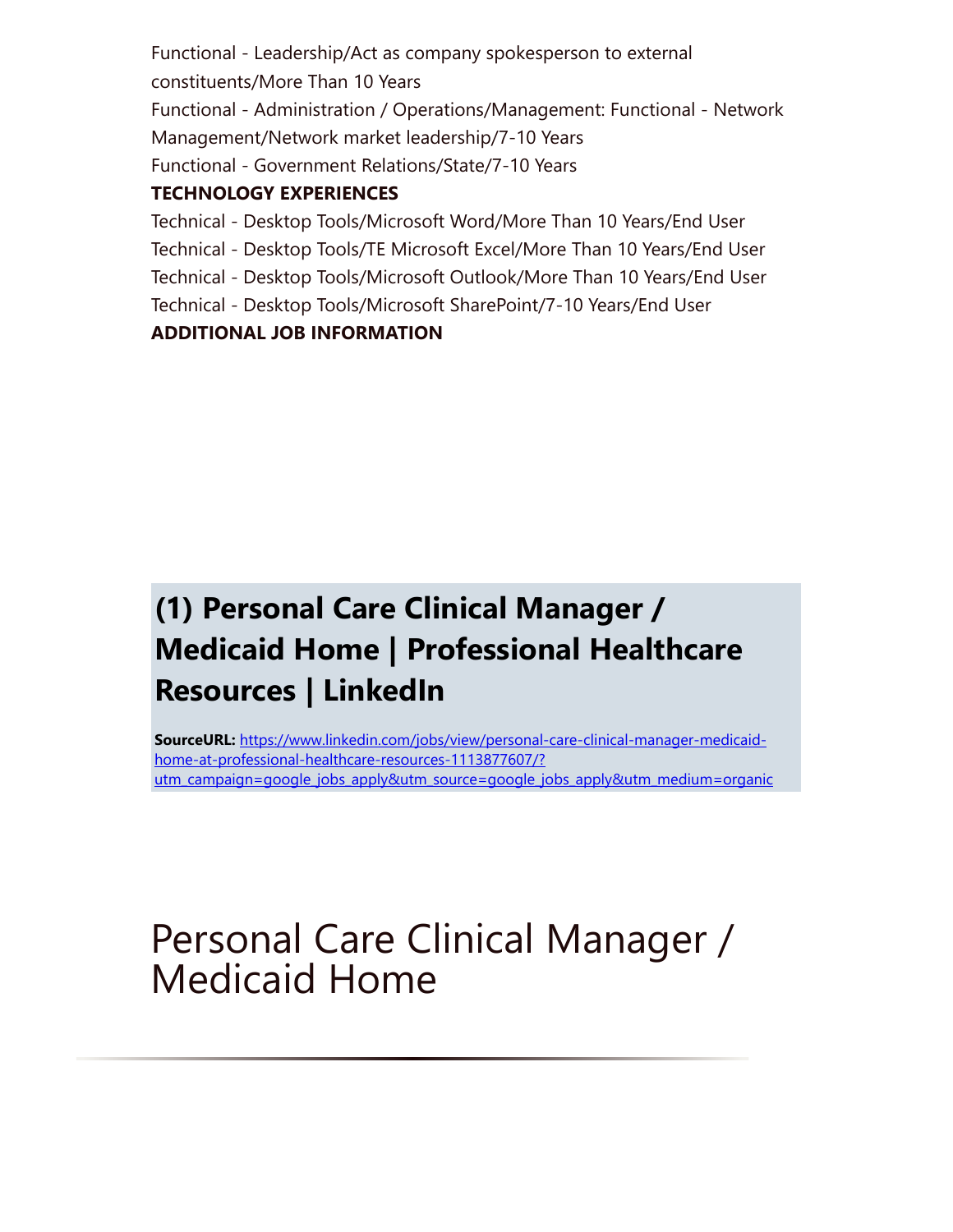# Company Name Professional Healthcare Resources [Company Location Washingto](https://www.linkedin.com/company/121791/)n, D.C., DC, US

Posted Date Posted 2 days ago Number of applicants Be among the first 25 applicants

### Clinical Personal Care Manager Job Summary

Professional Healthcare Resources, a leader in Home Health, Hospice and Personal Care services in the Washington, DC and Baltimore, Maryland area, seeks a passionate and enthusiastic Clinical Manager/ Director of Nursing for the Personal Care Department to join our leadership team in Washington, DC. The Clinical Manager is driving the business on the day to day basis and is responsible for the overall administration of processes and staff. The position of the Personal Care Clinical Manager will have primary responsibility for managing and directing administrative and clinical staff and coordinating personal care aide care and services.

The successful candidate must by a Registered Nurse with a professional license in Washington, DC, or able to obtain one, have at least 3 years of management experience in the home health environment, and case management experience is highly desirable.

### **Compensation**

IN OUR COMPANY YOU WILL FIND:

Diverse pay system and great earning potential Holiday, weekend and on-call additional pay Cell phone and mileage reimbursement Advanced orientation and annual educational programs Friendly, family oriented and caring working environment Great benefits package which includes health, dental and vision care, PTO, company-paid life insurance and a 401K Plan

### Seniority Level

Mid-Senior level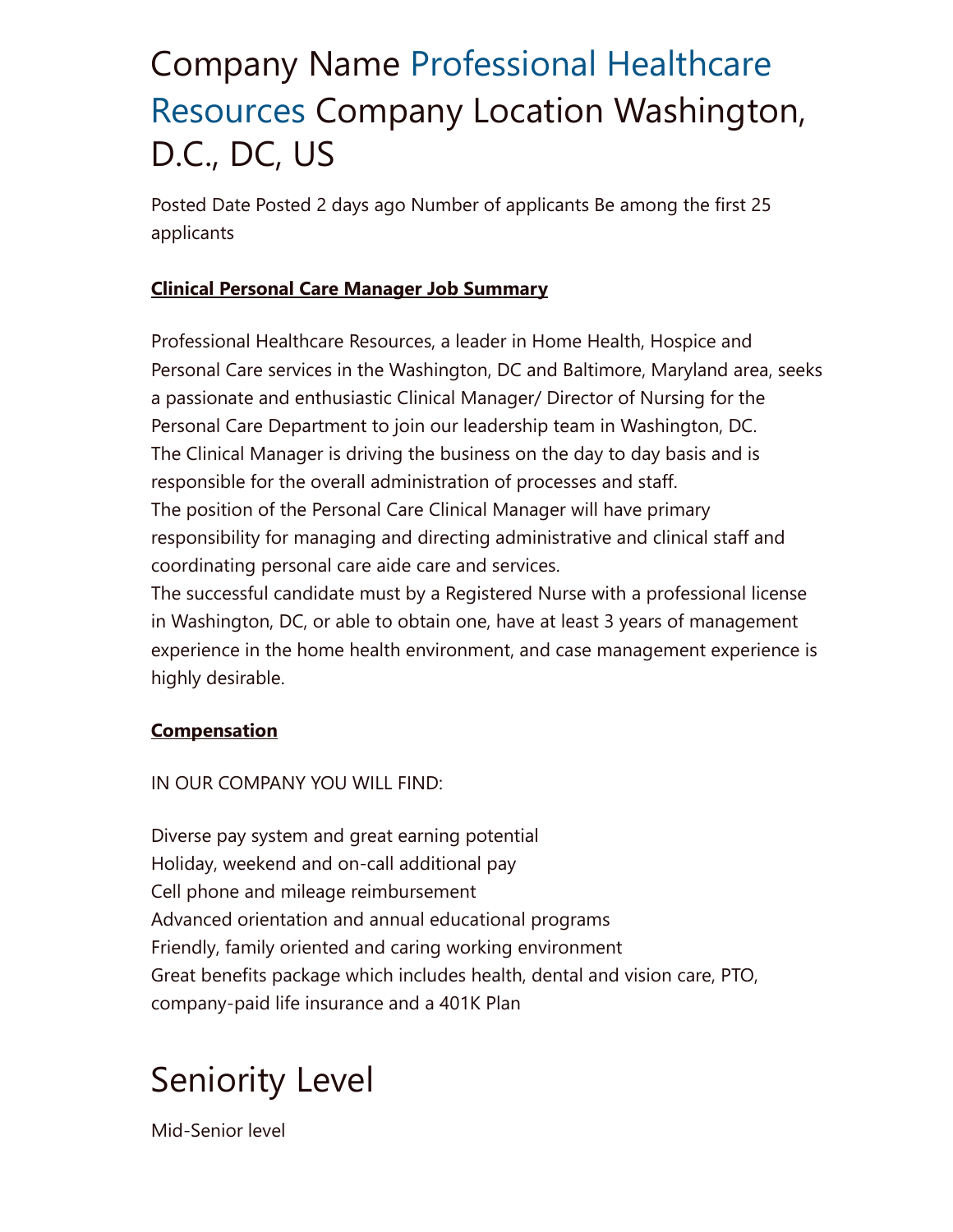### Industry

- Business Supplies & Equipment
- **Consumer Services**
- Hospital & Health Care

### Employment Type

Full-time

### Job Functions

• Health Care Provider

### (1) Medicaid Director, Department of Health Care Policy & Financing | State of Colorado | LinkedIn

SourceURL: https://www.linkedin.com/jobs/view/medicaid-director-department-of-health-carepolicy-financing-at-state-of-colorado-1113428953/? [utm\\_campaign=google\\_jobs\\_apply&utm\\_source=google\\_jobs\\_apply&utm\\_medium=organic](https://www.linkedin.com/jobs/view/medicaid-director-department-of-health-care-policy-financing-at-state-of-colorado-1113428953/?utm_campaign=google_jobs_apply&utm_source=google_jobs_apply&utm_medium=organic)

# (1) Medicaid Director, Department of Health Care Policy & Financing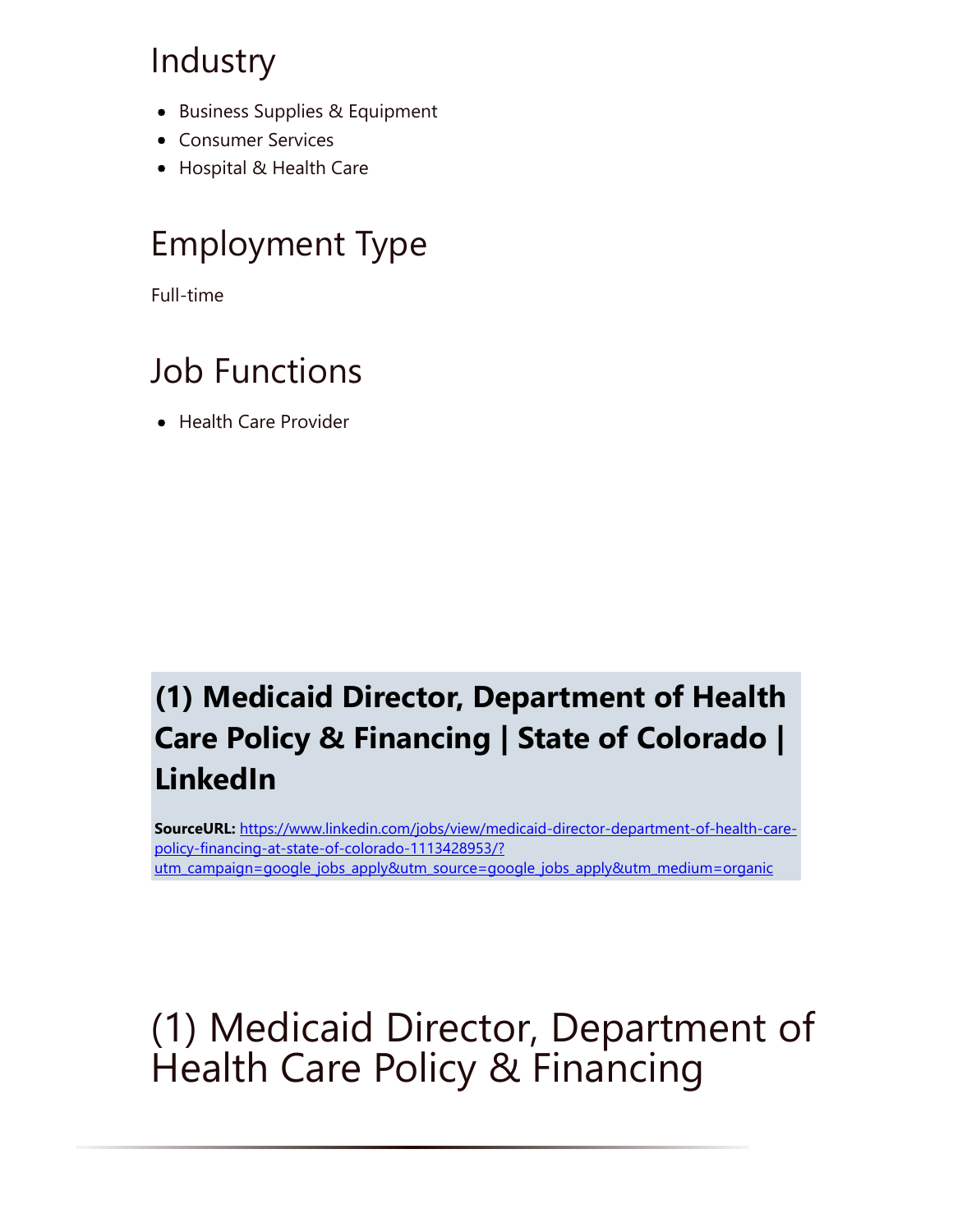#### Department Information

Make a difference-Join HCPF by improving health care access and outcomes for the people we serve while demonstrating stewardship of financial resources.

The Department of Health Care Policy and Financing (Department) offers a competitive benefits package to include the Public Employees Retirement Account (PERA), 401k/457, health/dental insurance options, 10 paid holidays, accrual of paid sick and vacation/annual time. The Department is also centrally located; offers affordable ECO passes; has a fitness center on-site; and a variety of discounts on services and products are available to state employees through the State of Colorado's Work-Life Employment Discount Program. The Department also encourages employees to take advantage of advanced education and offers reduced college tuition through CSU Global for their employees. This Department is a "Tobacco Free Workplace". http://www.colorado.gov/hcpf

#### Description of Job

What You'll be Doing

- Acts as the primary contact for the department with the U.S. Department of Health and Human Services, Centers for Medicare and Medicaid Services (CMS) and is responsible for the Department's state and federal compliance.
- Attends CMS meetings and regional conference calls, state-based regional and national meetings with other Medicaid Directors to ensure awareness of changing policies.
- Keeps CMS informed of new Department initiatives or policy changes and seeks technical assistance from CMS to improve current programs or to acquire permission and approval to pursue new programs or waivers.
- Manage a multitude of relationships with different partners and stakeholders in order to leverage a complex system environment to bring services to beneficiaries and achieve quality outcomes.
- Leads Department staff, in developing and implementing medical assistance programs including Medicaid, the Children's Health Plan Plus program, and Home and Community Based Services for the older adult and people living with disabilities populations.
- Works with other areas of the Department to develop statistical, data and management information reports to analyze and evaluate the Triple Aim effectiveness and value outcome of all medical assistance programs.
- Acts as Office Director for the Department's Health Programs Office (> 100 staff) responsible for leading management in developing and ensuring staff success of running a health program.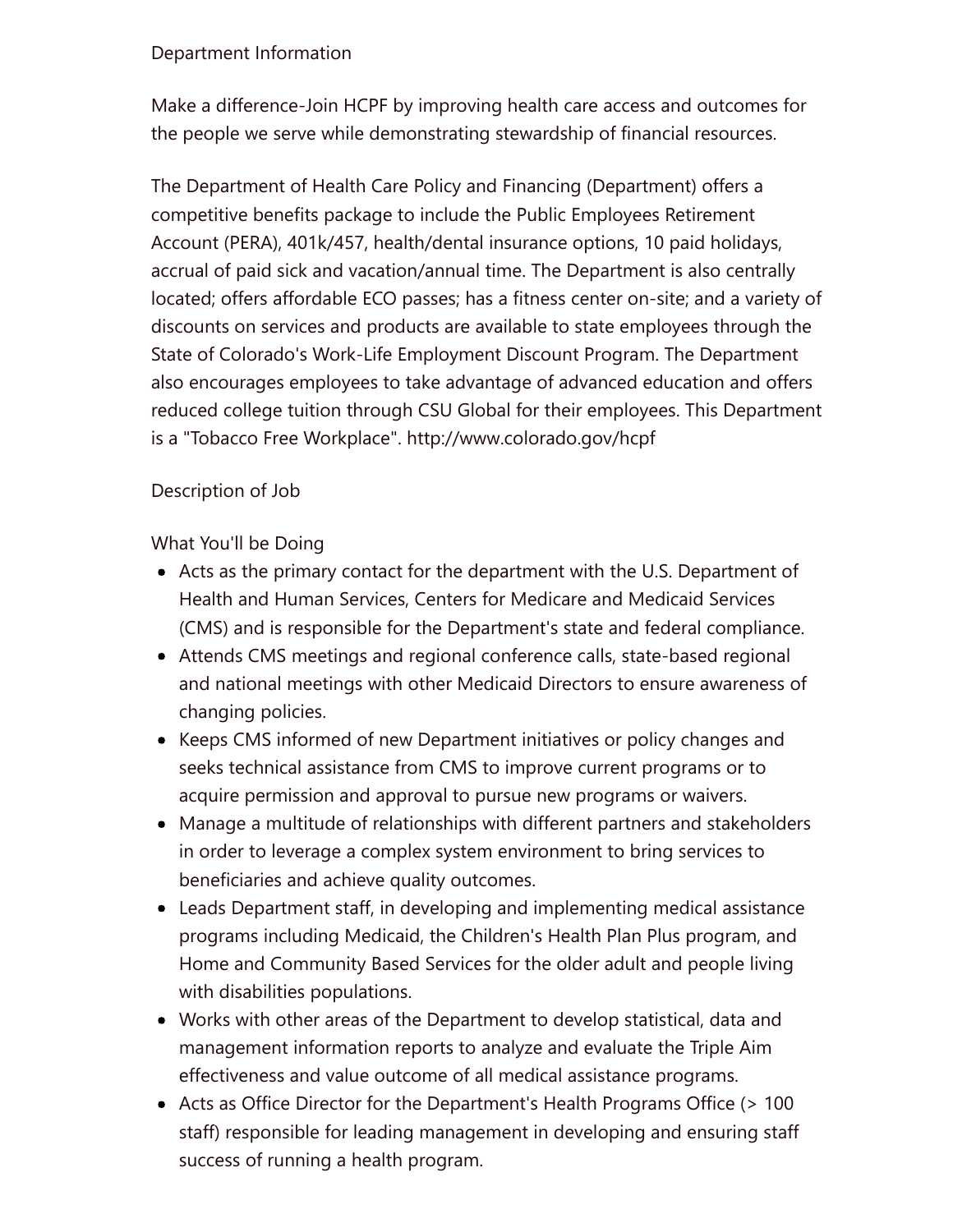- Reports program results to the Executive Director and makes related recommendations for improvement in policies and procedures that improve Triple Aim quality, member satisfaction and claim trend control.
- Works through the budgeting process to efficiently, thoughtfully and responsibly acquire and manage funds to operate the Medicaid and related medical assistance programs.
- Develops, approves, changes, and recommends program policies, rules and regulations and works with Department staff to develop provider rates.
- Develops communication materials with Department staff to effectively communicate all medical assistance programs and policy changes.
- Interacts with the federal government to develop and negotiate state plan amendments and waivers.
- Assures all medical assistance programs are compliant with State and Federal regulations.
- Recruits and hires qualified, dedicated and diverse staff that reflect the people of Colorado.
- Identifies new and existing staff training needs and works with Department staff to develop related training programs.
- Coordinate and partner closely with member advocate groups, counties, private sector providers, academic research and policy organizations, and publicly funded clinics and hospitals to achieve the Triple Aim and goals of the Department.
- Collaborates with the Executive Director and other senior leadership to represent and advocate for the Department and the Governor before key external stakeholders to include: The Legislature, tribal governments, statewide elected officials, constituent groups, local government, professional associations, businesses, labor organizations, interagency groups, Congress and federal agencies.

### **Minimum Qualifications**

Minimum Qualifications, Substitutions, Conditions of Employment & Appeal Rights

### Education And Experience

- Minimum of bachelor's degree in health-related field, management, business, or public administration.
- Master's degree in related field preferred.
- Experience in health care management with specific experience in Medicaid program leadership, public health program leadership.
- Experience in health insurance carrier leadership preferred.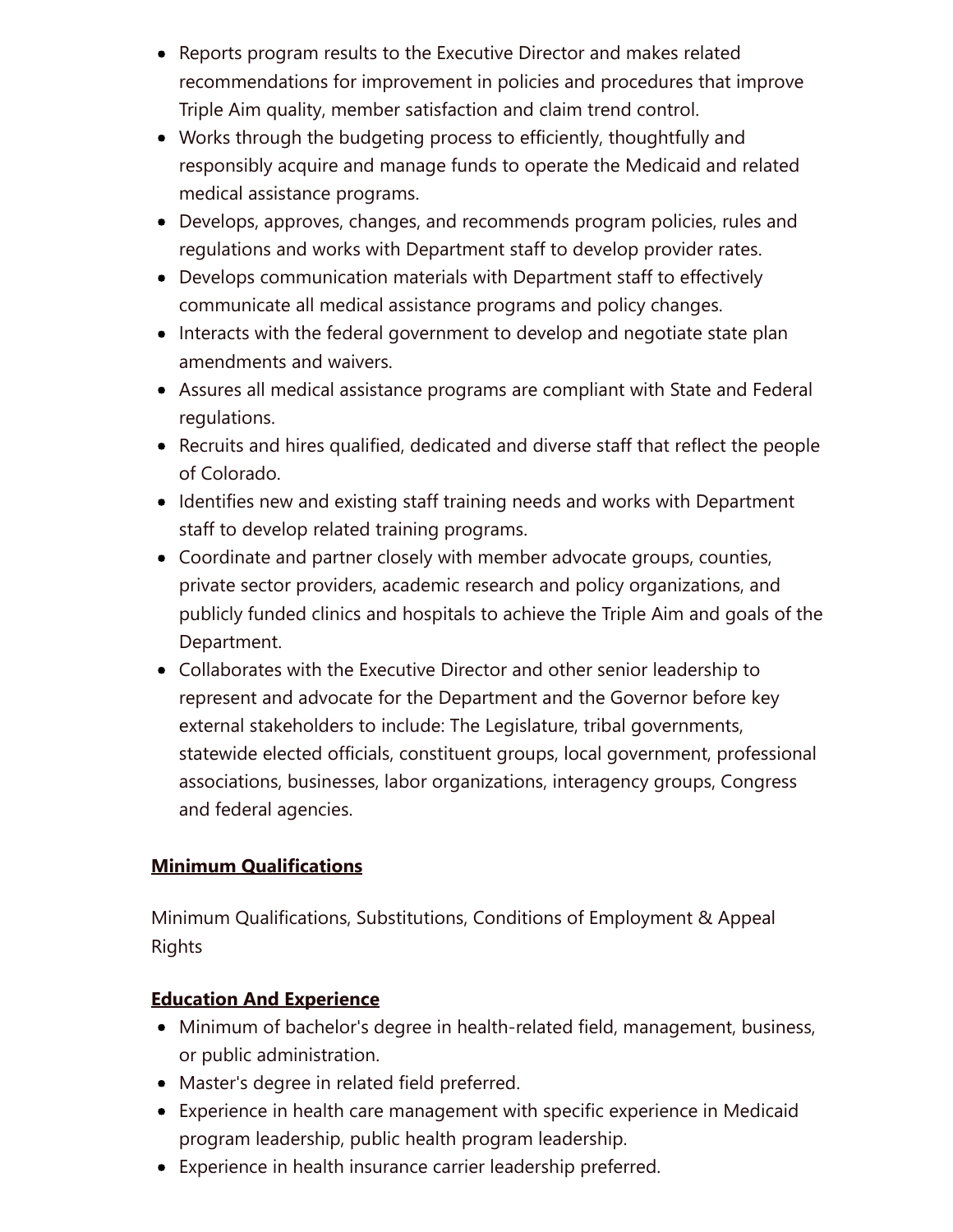- Experience in health regulations, law and/or program components.
- Knowledge of federal health care programs and related requirements.

This experience MUST be clearly explained in your employment history of the online application.

#### **Substitutions**

A combination of professional work experience in health care program management, which provided the same kind, amount and level of knowledge acquired in the required education, may be substituted on a year-for-year basis for the bachelor's degree. A master's degree from an accredited college or university in Public Health, Public Policy, Health Care Administration, or other closely related field may be substituted for the bachelor's degree and one year of general experience.

DEFINITION OF PROFESSIONAL EXPERIENCE: Work that involves exercising discretion, analytical skill, judgment, personal accountability, and responsibility for creating, developing, integrating, applying, and sharing an organized body of knowledge that characteristically is uniquely acquired through an intense education or training regimen at a recognized college or university; equivalent to the curriculum requirements for a bachelor's or higher degree with major study in or pertinent to the specialized field; and continuously studied to explore, extend, and use additional discoveries, interpretations, and application and to improve data, materials, equipment, applications and methods.

### Preferred Qualifications

- Experience as a senior member of the leadership team of a medium to large organization in the health care field.
- Experience implementing a strategic plan at an executive leadership level for an organization or division and evaluating the success and impact of the associated initiatives.
- Experience identifying and interpreting data and information relative to market trends as well as program impact against objectives.
- Experience demonstrating effective communication and collaboration with stakeholders and executives to help achieve the strategic goals of an organization.
- Experience overseeing the day-to-day delivery of the programs and services of an organization including operations management, contract negotiation, policy development, strategic initiatives and implementation.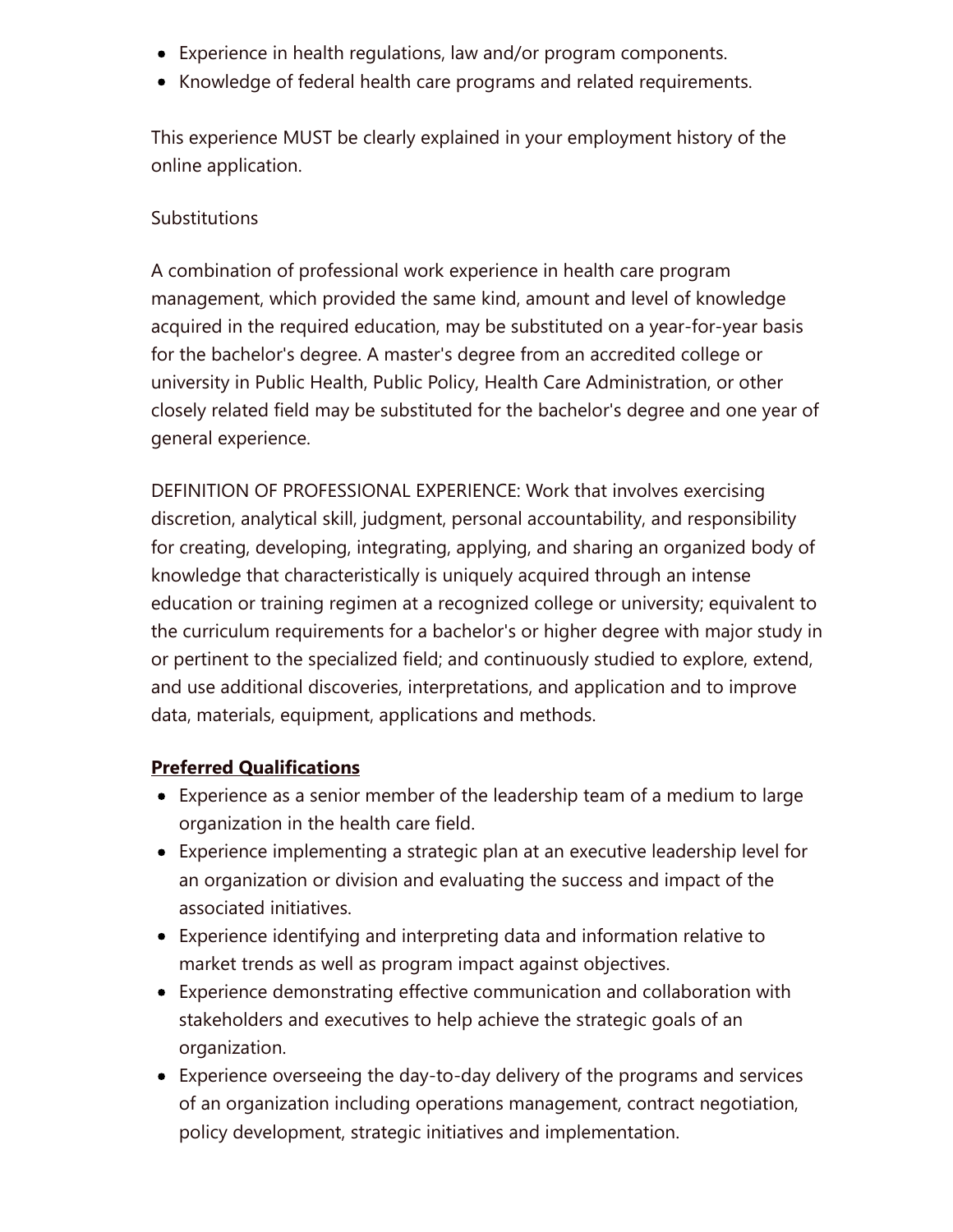### Special Qualifications

- Demonstrated Medicaid program acumen and senior leadership experience.
- Demonstrated ability to implement effective programs and policies that achieve the triple aim - improve patient health, increase patient satisfaction, and control costs.
- Experience as a senior leader in a health care organization, including the management of a large staff.
- Experience in public health, health care or health insurance including senior leadership responsibility for development of successful programs and policies.
- Experience with federal and state reimbursement regulations, health care delivery systems, modern managed care principles, working with government entities on a state and national level.
- Oversight of, and accountability for, the budgeting process for a large department and a significant budget.
- Experience analyzing state and federal statutory changes and rules and directing staff to implement changes affecting Medicaid operations and policy to ensure compliance with both state and federal regulations.

Highly Desirable Competencies

- Exceptional integrity, ethics and transparency.
- Significant fiscal responsibility in a complex organization managing budgets and budget policy alignment.
- Demonstrated ability to build a member-centered organization, acting as a strategic business partner while still performing a regulatory function with an emphasis on adding value through improved customer service.
- Progressive management experience in a private or non-profit health insurance program, government agency, or other related public, private, or non-profit health service organization.
- Extensive knowledge of federal and state medical programs, managed care operations and principles, alternate payment models, health care provider marketplace, state and federal health care reform law and policy.
- Extensive experience with provider, stakeholder, consumer, and client outreach and communication.
- Experience using performance metrics and data to achieve outcomes and attain goals and continuous improvement methods aimed at better outcomes.
- Knowledge of historical context of Colorado State health policy and evolution of federal law impacting low income populations, including Title XIX (Medicaid), Title XXI (CHIP), Title XVIII (Medicare), national health reform, and Colorado's Tribes.
- Experience in health equity, addressing systemic health disparities and collaborating with diverse, vulnerable and underrepresented populations with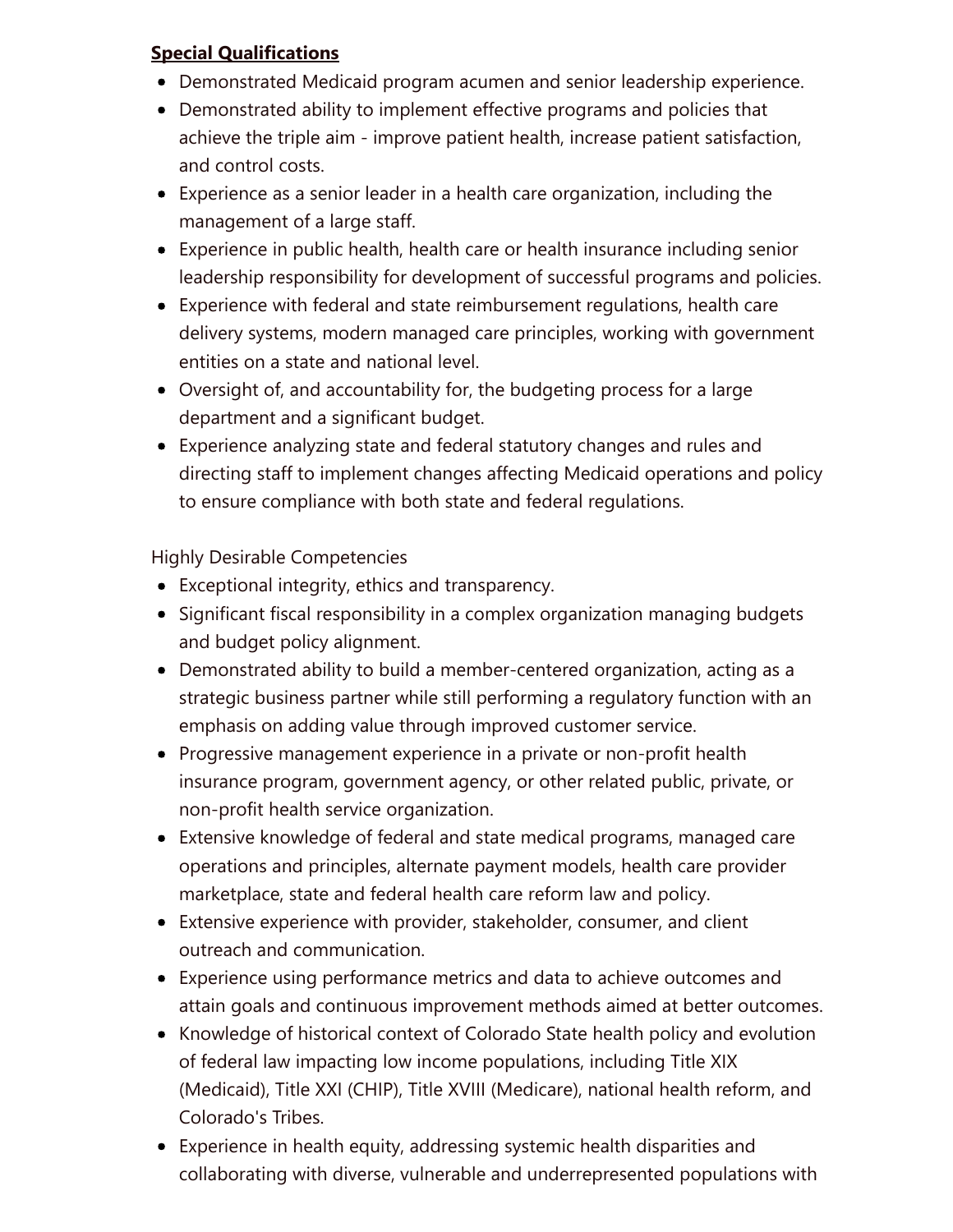a commitment to cultural competency that enables effective outcomes and working relationships in cross-cultural situations.

- Ability to respond thoughtfully to questions from the media, speak clearly, responsibly, and thoughtfully at public gatherings, and represent the Department and state government as directed by the Executive Director and as a representative of the Governor.
- Ability to participate in statewide planning efforts to improve the costs and quality of health care services to Coloradoans and determine what policies, programs, and budgets are needed to achieve department goals.
- Experience developing project plans for new initiatives and direct staff to implement projects on time, and on budget.
- Experience interacting with and influencing elected officials, legislative representatives, committees and/or other governmental entities as well as businesses, Tribes, community leaders and other stakeholders and partners.

#### Conditions of Employment

- All positions at HCPF are security sensitive positions and require individuals undergo a criminal record background check as a condition of employment.
- Significant statewide travel and occasional national travel to various national conventions is a regular part of this position and may involve weekend work and/or overnight and/or extended stays for conferences and meetings. Reliable transportation is necessary.
- Employees who have been disciplinarily terminated, resigned in lieu of disciplinary termination, or negotiated their termination from the State of Colorado must disclose this information on the application.

#### Appeal Rights

If you receive notice that you have been eliminated from consideration for the position, you may protest the action by filing an appeal with the State Personnel Board/State Personnel Director within 10 days from the date you receive notice of the elimination.

Also, if you wish to challenge the selection and comparative analysis process, you may file an appeal with the State Personnel Board/State Personnel Director within 10 days from the receipt of notice or knowledge of the action you are challenging.

Refer to Chapters 4 and 8 of the State Personnel Board Rules and Personnel Director's Administrative Procedures, 4 CCR 801, for more information about the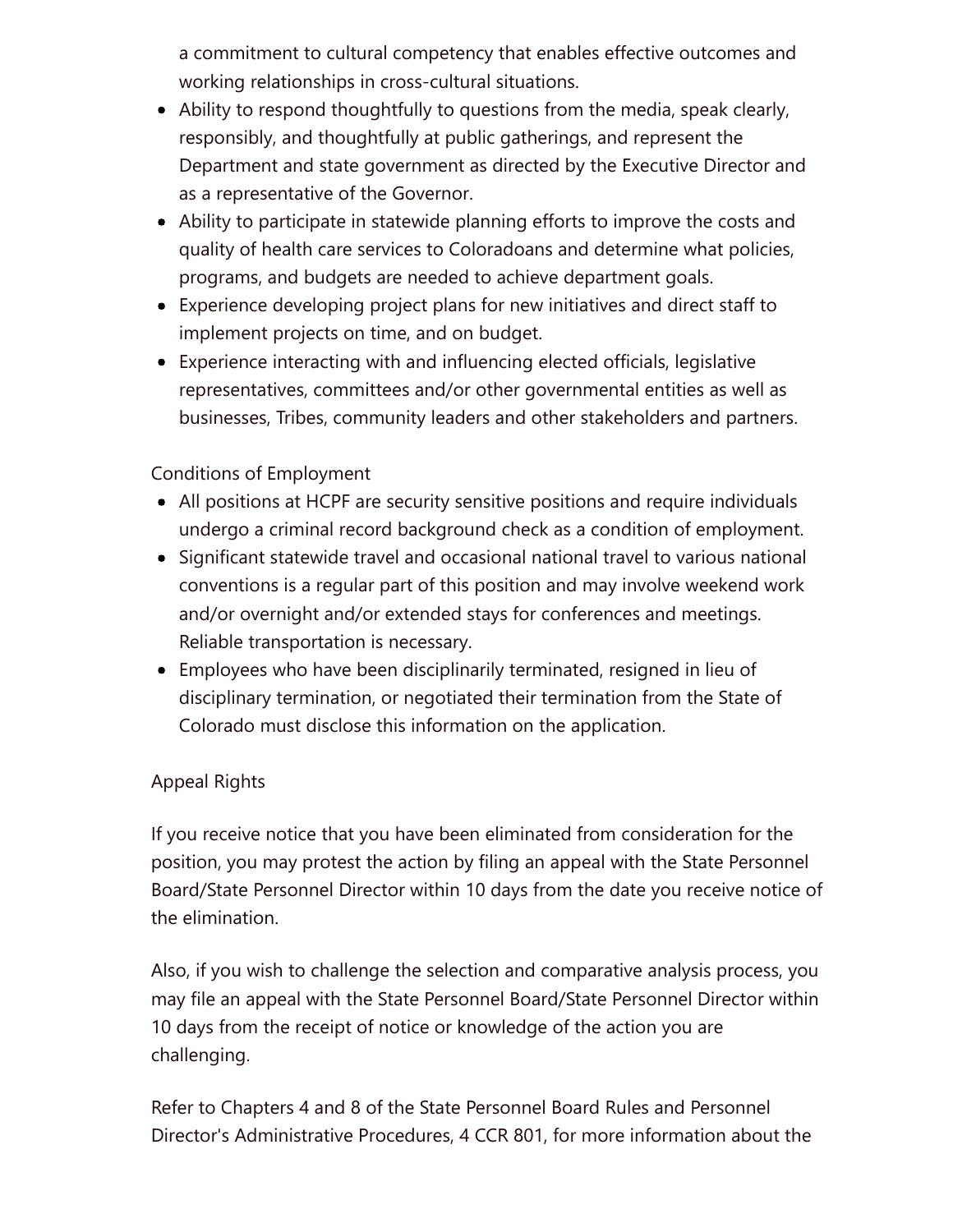appeals process. The State Personnel Board Rules and Personnel Director's Administrative Procedures are available at www.colorado.gov/spb.

A standard appeal form is available at: www.colorado.gov/spb. If you appeal, your appeal must be submitted in writing on the official appeal form, signed by you or your representative, and received at the following address within 10 days of your receipt of notice or knowledge of the action: Colorado State Personnel Board/State Personnel Director, Attn: Appeals Processing, 1525 Sherman Street, 4th Floor, Denver, CO 80203. Fax: 303-866-5038. Phone: 303-866-3300. The tenday deadline and these appeal procedures also apply to all charges of discrimination.

Supplemental Information

How to Apply (PLEASE READ CAREFULLY)

Applicants are encouraged to submit a resume and cover letter with their application. Please note that ONLY your State of Colorado job application will be reviewed during the initial screening; if you submit a resume and cover letter, they will be reviewed in later stages of the selection process. Therefore, it is paramount that you clearly describe all of your relevant experience on the application itself. Applications left blank or marked "SEE RESUME" will not be considered.

Your application will be reviewed against the minimum qualifications for the position. If your application demonstrates that you meet the minimum qualifications, you will be invited to the comparative analysis process, which is described below.

#### Comparative Analysis Process

The comparative analysis process will consist primarily of a review of applications against the minimum and preferred qualifications of this position. Applications will be reviewed in comparison to all others in the applicant pool in order to identify a top group of candidates who may be invited for a final interview. Depending on the size of the applicant pool, additional selection processes may be utilized to identify a top group of candidates. Applicants will be notified of their status via email.

Failure to submit properly completed documents by the closing date or when the required number of applications have been received, as specified in this announcement, will result in your application being rejected.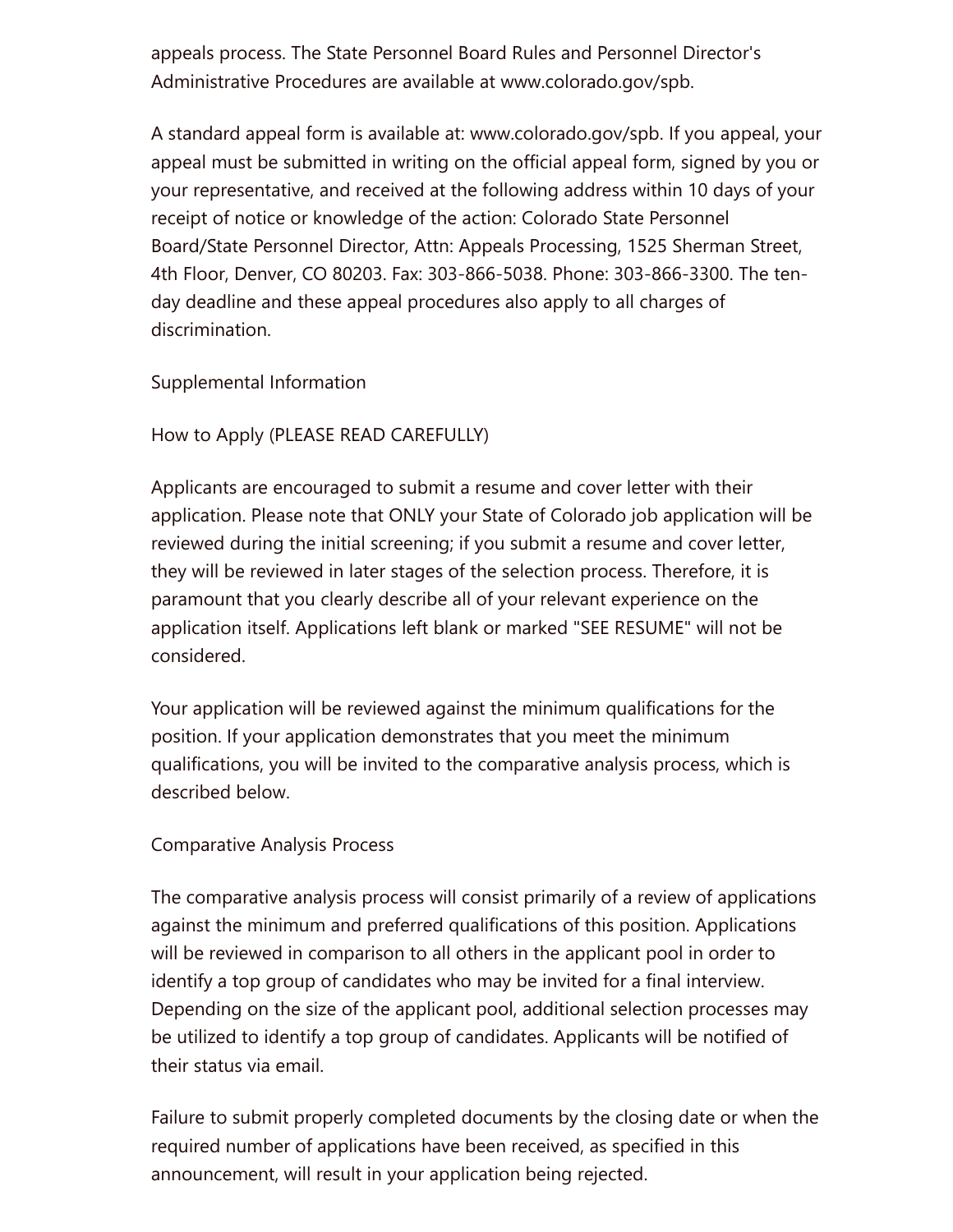ADAAA Accommodations: Any person with a disability as defined by the ADA Amendments Act of 2008 (ADAAA) may be provided a reasonable accommodation upon request to enable the person to complete an employment assessment. To request an accommodation, please contact the person listed on this announcement by phone or email at least five business days before the assessment date to allow us to evaluate your request and prepare for the accommodation. You may be asked to provide additional information, including medical documentation, regarding functional limitations and type of accommodation needed. Please ensure that you have this information available well in advance of the assessment date.

 $\sim$ THE STATE OF COLORADO IS AN EQUAL OPPORTUNITY EMPLOYER $\sim$ 

### Technical Help

If you experience difficulty in uploading or attaching documents to your online application, call NEOGOV technical support at 877-204-4442 anytime between 6:00 a.m.-6:00 p.m. (Pacific Time).

### WellCare Health Plans Inc Market VP - Medicaid LOB Job in Houston, TX, United States

SourceURL: https://www.glassdoor.com/job-listing/market-vp-medicaid-lob-wellcare-health-plans-JV\_IC1140171\_KO0,22\_KE23,44.htm? [jl=3113104619&utm\\_campaign=google\\_jobs\\_apply&utm\\_source=google\\_jobs\\_apply&utm\\_medium=organic](https://www.glassdoor.com/job-listing/market-vp-medicaid-lob-wellcare-health-plans-JV_IC1140171_KO0,22_KE23,44.htm?jl=3113104619&utm_campaign=google_jobs_apply&utm_source=google_jobs_apply&utm_medium=organic)

# Medicaid LOB Job in Houston, TX, United States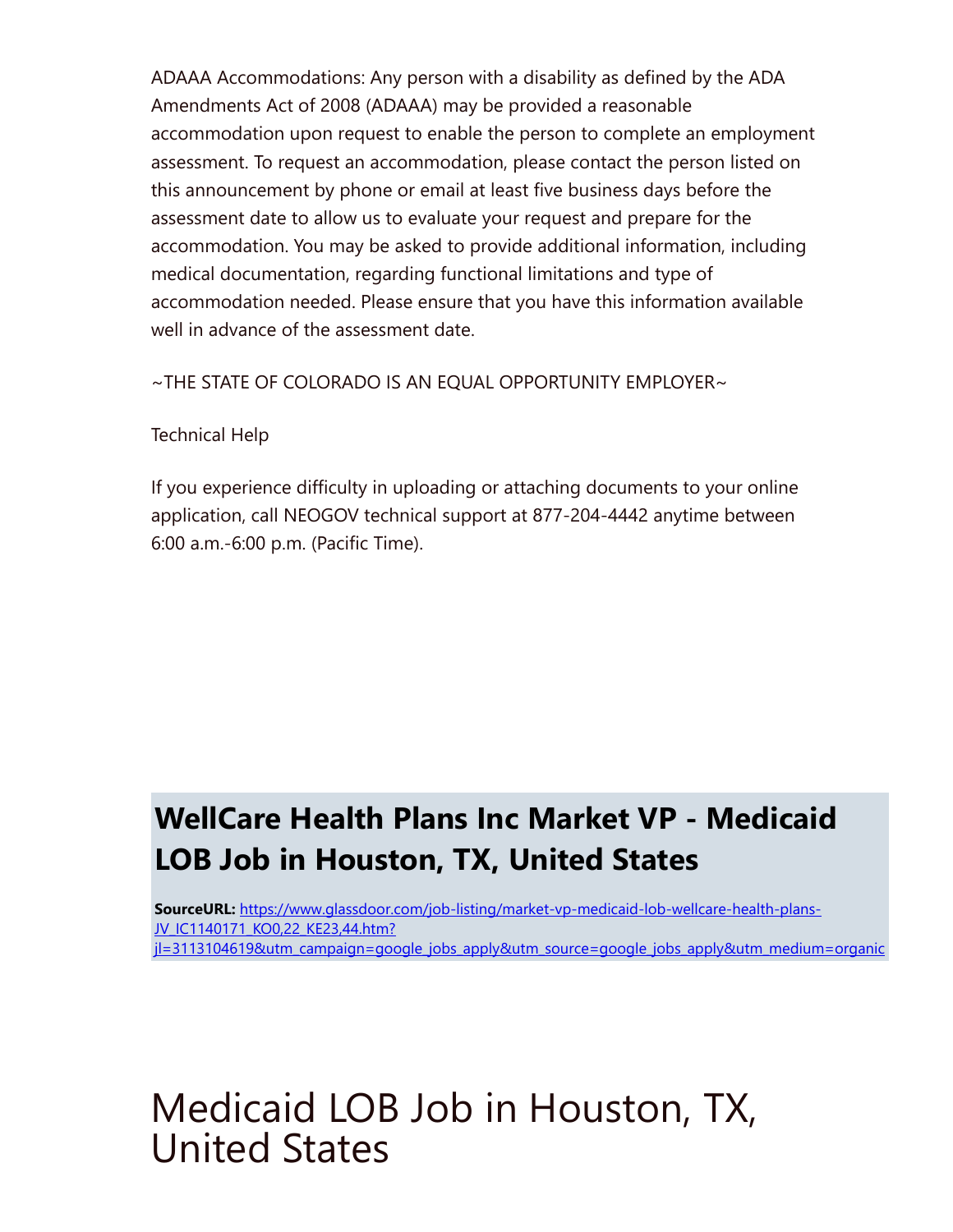

### Market VP - Medicaid LOB

3.8 WellCare Health Plans Inc – Houston, TX 20 days ago

Applied 2/11/19 [Apply on Company Site](https://www.glassdoor.com/partner/jobListing.htm?pos=101&ao=452197&s=321&guid=00000168dd3eb98bb8376da29bf659e5&src=GD_JOB_VIEW&t=NS&vt=w&slr=true&cs=1_875d3695&cb=1549900102053&jobListingId=3113104619)

20 days ago

#### Essential Functions:

- Key role supporting market on effective medical management, financial, compliance and quality through effective network contracting and long-term approach to successful partnerships with key providers. Matrix responsibility for overall success of the market.
- Provides day-to-day leadership for network development, provider relations, marketing and potentially sales
- Critical role in achieving business results within the assigned market
- Recognized as a senior member of WellCare s team in the market and responsible for establishing and maintaining key relationships with providers, hospitals, and community organizations.
- Oversees the development and maintenance of a viable provider network to ensure the health care needs of WellCare members. Develops and manages provider contracts and partnerships to achieve quality and cost management objectives. Works closely with providers to enhance relationships and maximize their ability to effectively manage the cost of medical delivery.
- Owns and manages special projects assigned by the health plan that may interface across multiple functional areas of WellCare, and liase with external stakeholders or consultants as needed.
- Recommendations carry considerable weight in budget decisions impacting their market.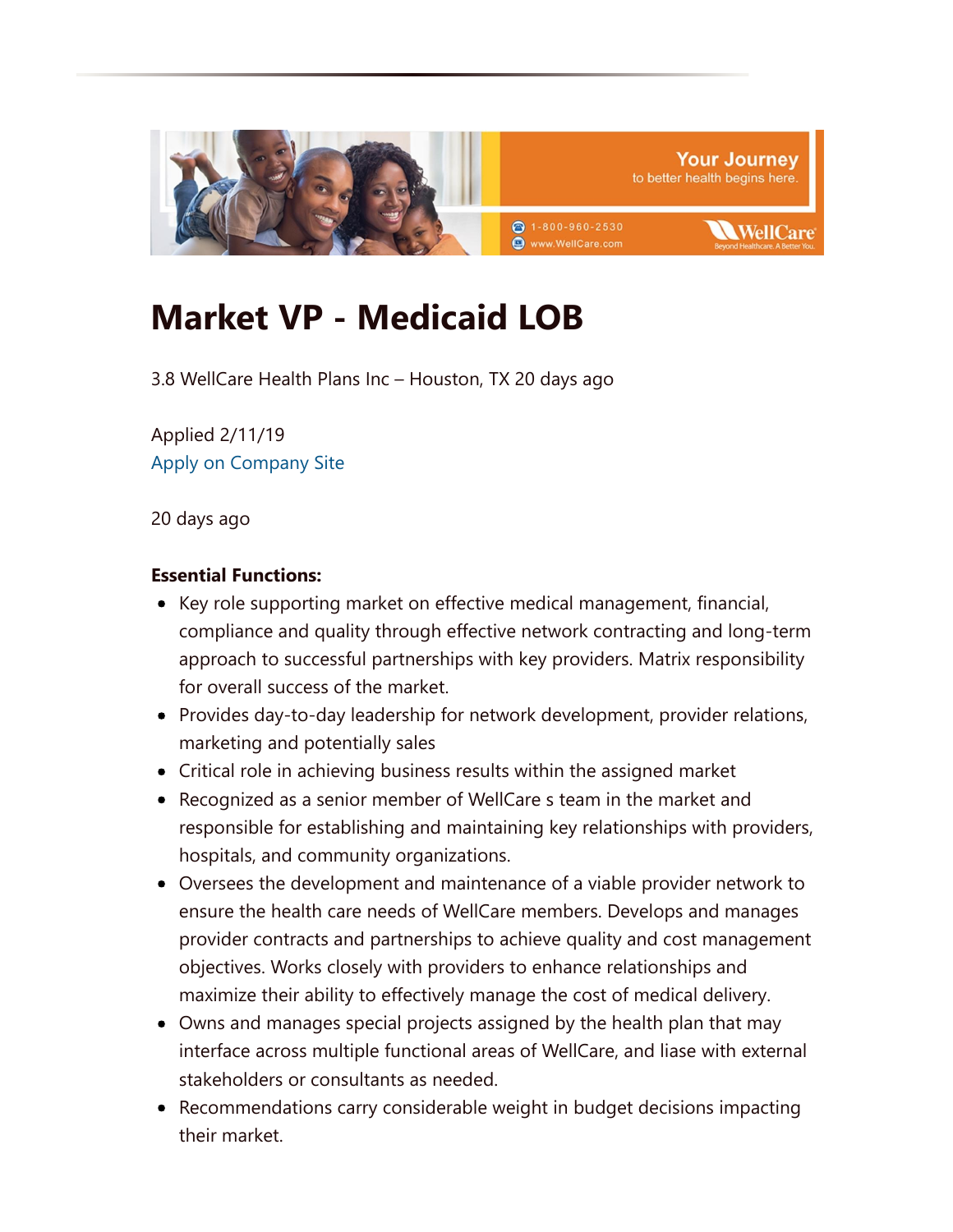- Provides leadership and direction to the management team to ensure the organization's strategic plan is translated into tactical goals and objectives that guarantee performance objectives are met or exceeded.
- Assists and leads where appropriate, with aspects of state and federal government relationships, including dealing with regulators, as necessary, to establish and continue effective working relationships. Ensures that all state and federal regulations are met.
- Performs other duties as assigned.

This position is contingent upon the bid award in the state of Texas to WellCare Health Plans, Inc.

#### Candidate Education:

- Required A Bachelor's Degree in a related field with 10 years of directly related experience with 5 years of previous management experience.
- Preferred A Master's Degree in a related field with 5 years of directly related experience with 3 to 5 years previous management experience
- Preferred or equivalent work experience

#### Candidate Experience:

- Required 10 years of experience in managing a P&L; in a health care environment; government programs and managed care experience
- Required 5 years of management experience

### Candidate Skills:

- Advanced Ability to lead/manage others
- Advanced Ability to influence internal and external constituents
- Advanced Ability to analyze and interpret financial data in order to coordinate the preparation of financial records
- Advanced Ability to drive multiple projects
- Advanced Ability to lead/manage others in a matrixed environment
- Advanced Ability to represent the company with external constituents
- Advanced Demonstrated analytical skills
- Advanced Demonstrated interpersonal/verbal communication skills
- Advanced Demonstrated leadership skills
- Advanced Demonstrated negotiation skills
- Advanced Knowledge of healthcare delivery
- Advanced Other Extensive technical/functional expertise with strong management skills to coordinate broad function areas

### Licenses and Certifications: Technical Skills: